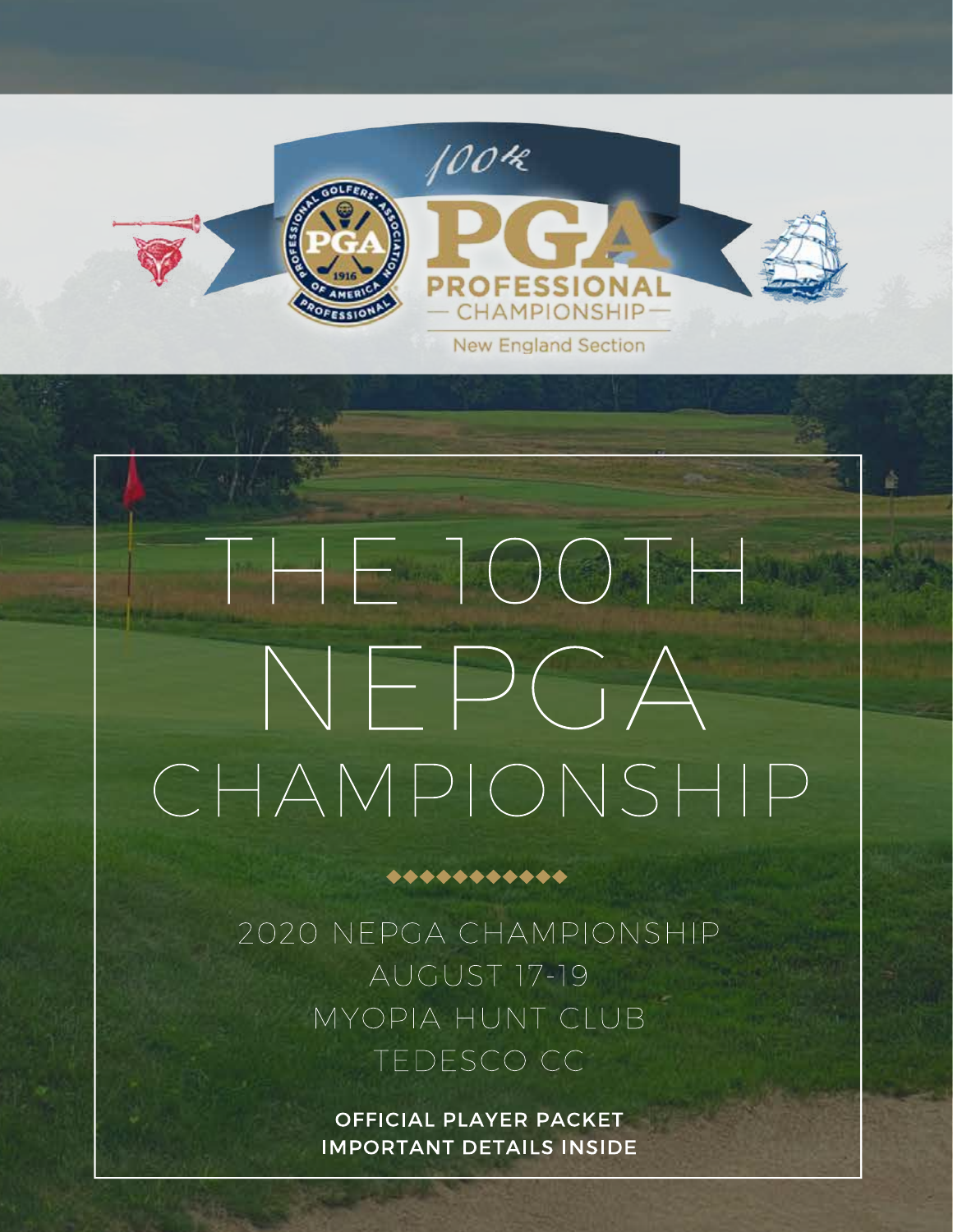

## Table of Contents

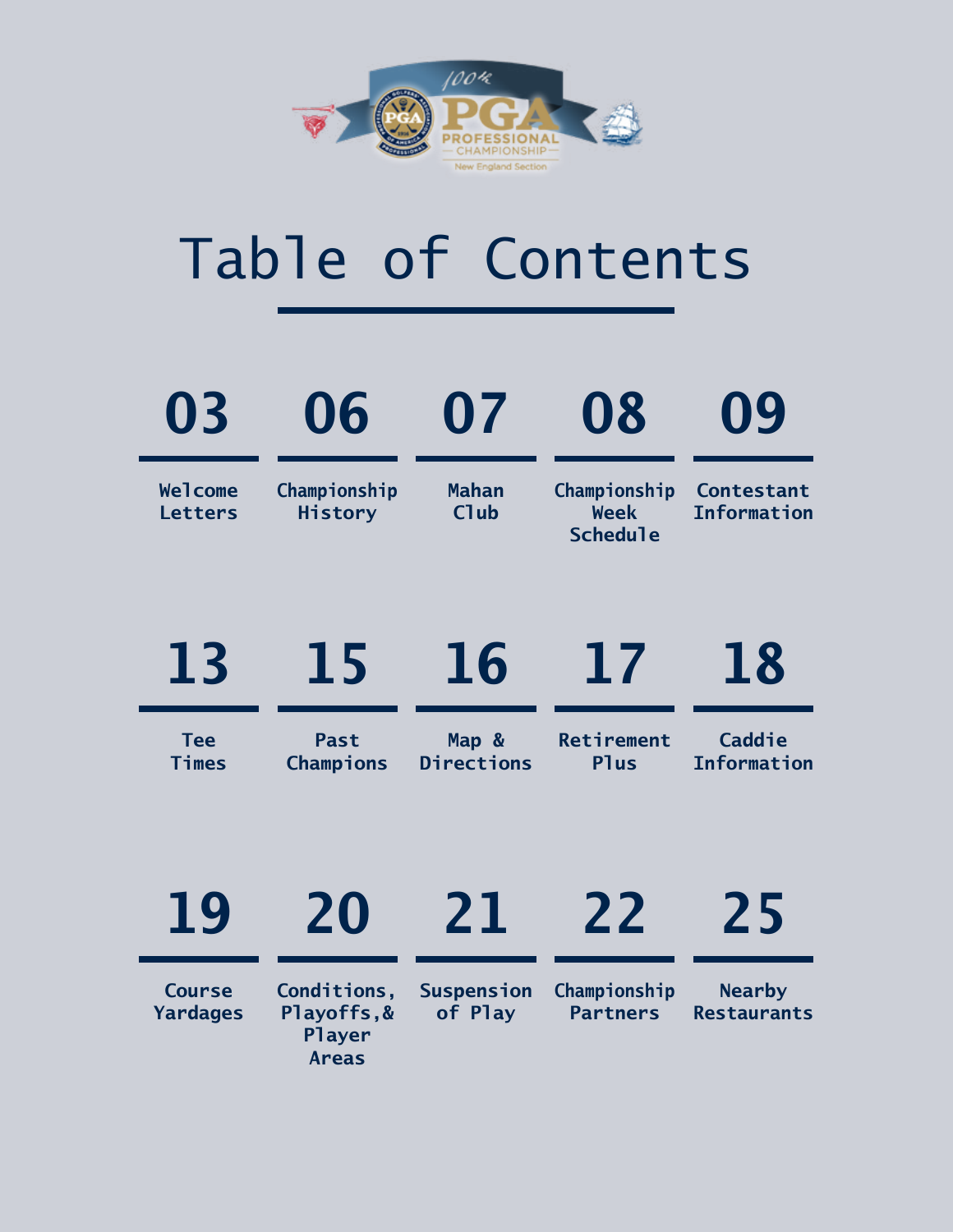

Dear Fellow NEPGA Professionals,

#### **PRESENTED BY**





Myopia Hunt Club was founded in 1875; the current layout being designed by Herbert Corey Leeds in 1894. The original course was only nine holes when Myopia hosted its first of four U.S. Opens in 1898. When the Open returned to Myopia in 1901 the current 18 holes had been completed. Myopia was known as the Alcatraz of the US Opens as it holds the honor of the three highest winning scores ever recorded in the U.S. Open. The current club house at Myopia was originally a farmhouse that was raised in 1774 by Col. Robert Dodge, who would go on to fight in the American Revolution.

On behalf of the Myopia Hunt Club membership, I would like to extend a warm welcome to you. We are honored to be hosting the 100th NEP-

GA Championship after hosting the inaugural event a century ago.

#### **SUPPORTED BY**



*TaylorMade* 











The golf course remains the same today as it did nearly 120 years ago. Gil Hanse has been brought on in recent years to help restore the golf course to its original look. With his guidance we have undergone a tree removal program to restore the picturesque view corridors throughout the course. The length of the golf remains unchanged at 6,555 yards from the back tees. However, with its 120 strategically located bunkers, high fescue that borders narrow fairways, and sloping undulated greens, Myopia remains a testament to why length is not a necessity for difficulty.

We hope that you find Myopia Hunt Club as unique and special as we do, and that you enjoy your time here. If there is anything you need, please do not hesitate to contact me or a member of the golf staff. Good luck to all and enjoy your time at Myopia!

Sincerely,

Michael Bemis Head Professional Myopia Hunt Club

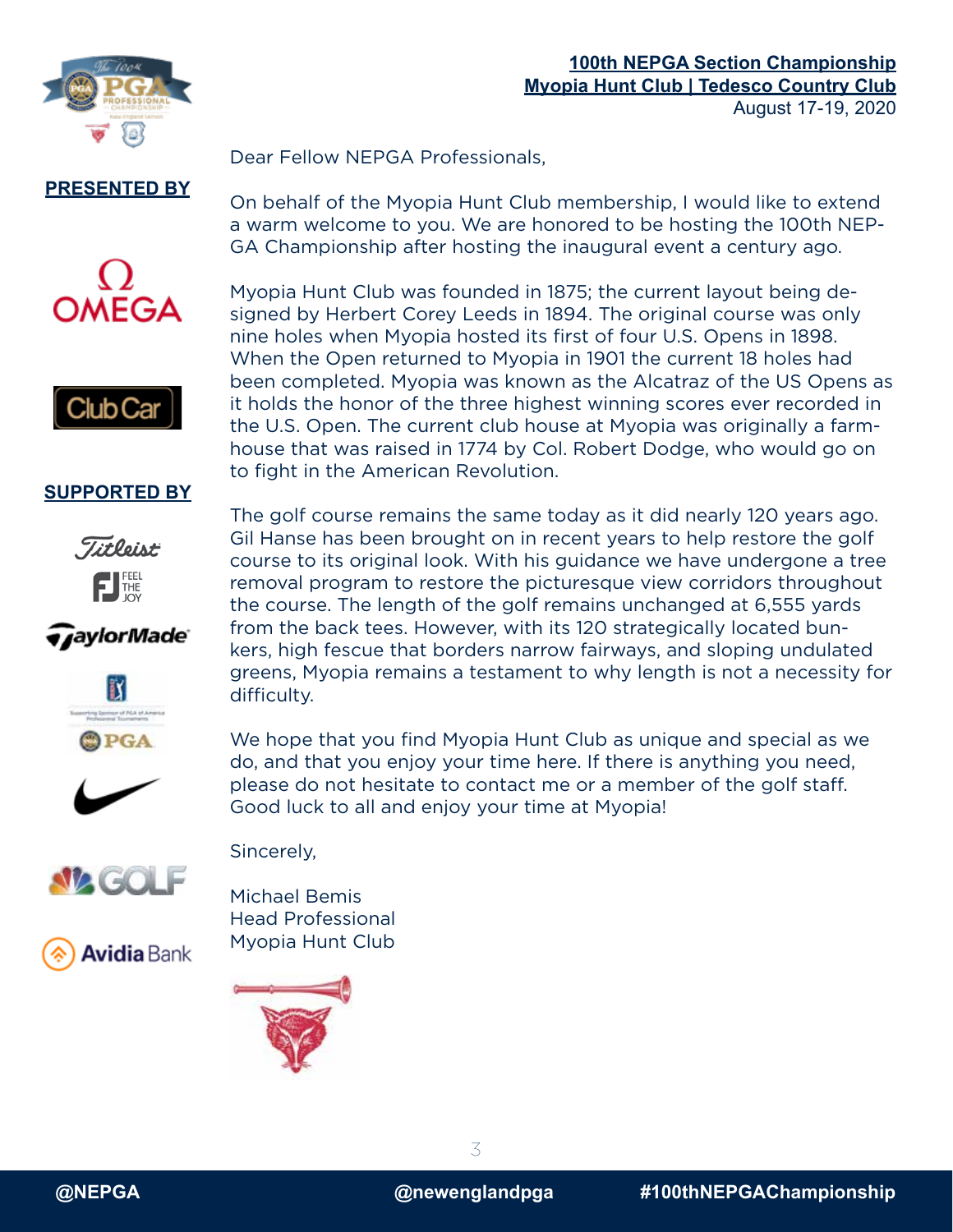

Dear NEPGA Professionals,

**PRESENTED BY**





#### **SUPPORTED BY**



*TaylorMade* 



We are thrilled to be co-hosting our New England Professional Golf Association peers and guests for this historic event. During your time on property our goal is to provide you a pleasurable experience, so please don't hesitate to ask any of our staff for assistance.

as well as many Massachusetts Golf Association qualifiers.

It is an honor and a privilege to be co-hosting the 100th New England PGA Section Championship alongside Myopia Hunt Club. The Tedesco Country Club Board of Governors, Golf Committee, Membership and

Staff are beyond delighted to be part of such a historic event.

Tedesco Country Club was originally designed by Skip Wogan and members in the early 1900's, and has gone through a number of layout and design changes over its 100-plus years of existence. The most recent being a \$1.6M renovation of all the bunkers and several green expansions. The course meanders through Swampscott and Marblehead, across Salem Street, and features two distinctly different sides. From the back tees Tedesco plays just over 6,500 yards to a par of 70. Despite a moderate yardage compared to today's modern courses, Tedesco's greens have teeth and can be treacherous with certain hole locations. Over the years Tedesco has hosted numerous majors such as the Massachusetts Open, the Massachusetts Amateur and Senior Amateur,

Best of luck and play well,









Jake Leech, PGA Mike McGillicuddy, PGA Head Golf Professional General Manager / COO



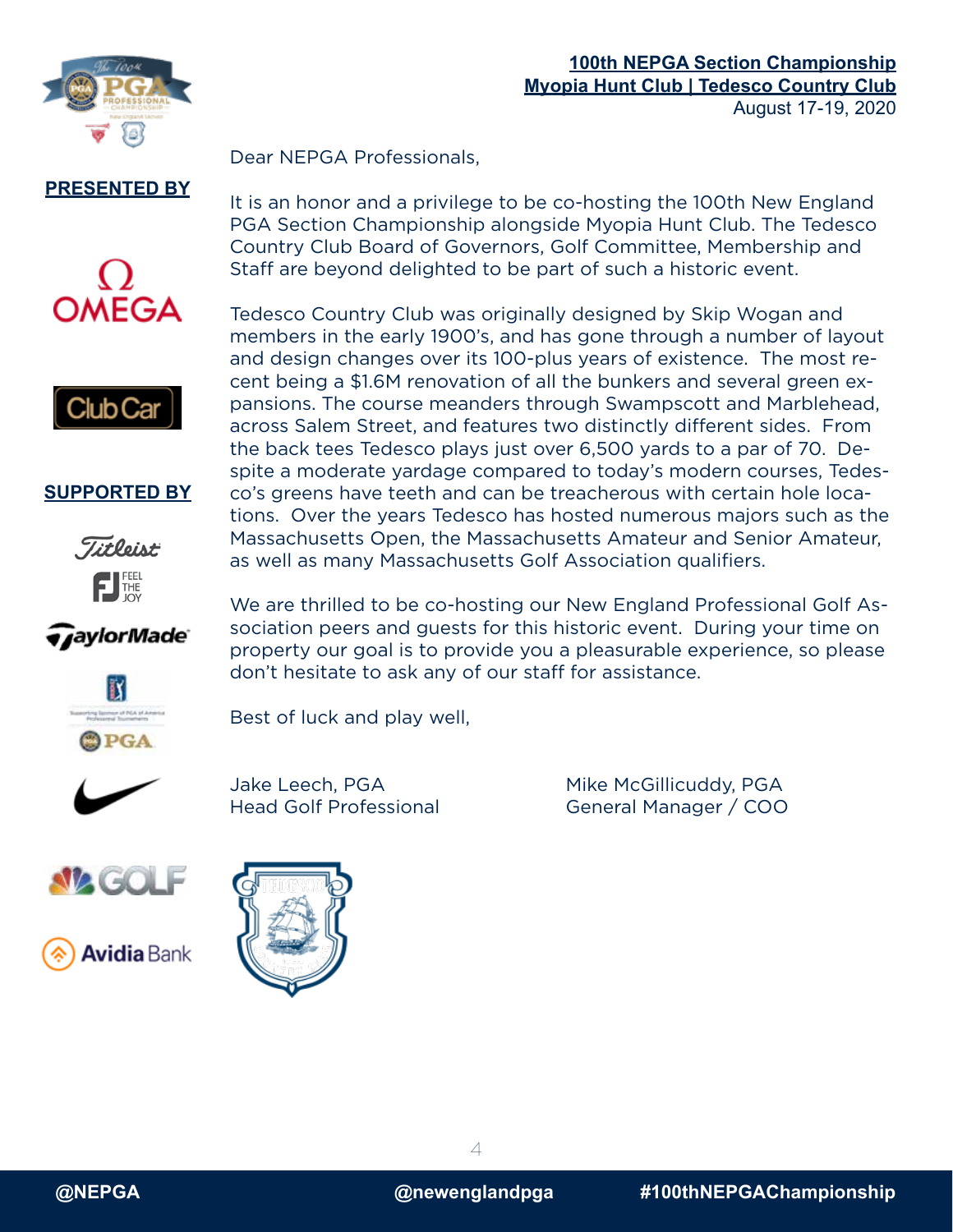

Dear New England PGA Professional,

#### **PRESENTED BY**



Thank you for participating in the 2020 New England PGA Championship. This will be the 100th playing of our Section's major championship and we are going back to where it all began. The Championship will once again feature one of the strongest and largest PGA Professional fields in the country. With over 200 registrations, the competition will be fierce and each player looking to punch their ticket to the 2021 PGA Professional Championship will first have to go through Marblehead & South Hamilton, MA to get there.

Club Car

**SUPPORTED BY**

**Titleint** 

FIFE

*TaylorMade* 

It has been 100 years since the championship has been at Myopia and this will be Tedesco's first time hosting. We could not ask for two more gracious host facilities and I want to extend a special thank you to our host PGA Professionals Mike Bemis, PGA and Jake Leech, PGA, and the members of each club for opening their doors to our premier championship.

The last time Myopia hosted the championship it was a 36-hole event that was conducted in October. Gil Nichols was victorious by one shot with a two-round total 156, and he went home with \$100 for his win. A lot sure has changed since 1921, but I can guarantee we are going to see three days of great golf and history will once again be made.

The NEPGA Championship serves as a qualifier for the PGA Professional Championship next April, and from there 20 PGA Professionals will move on to the PGA Championship in May. The New England Section already has two NEPGA Professionals exempt into the 2021 PGA Professional Championship, and 11 more will be looking to join them with their

**PGA** 







The NEPGA Championship is sure to feature exciting coverage via our website and social media accounts. Be sure to tune in and share the great content our communications staff churns out during the championship.

**Avidia** Bank

On behalf of the entire staff of the New England PGA, play well and enjoy the 100th edition of the New England PGA Championship!

play here in New England.

Mike Higgins Executive Director New England PGA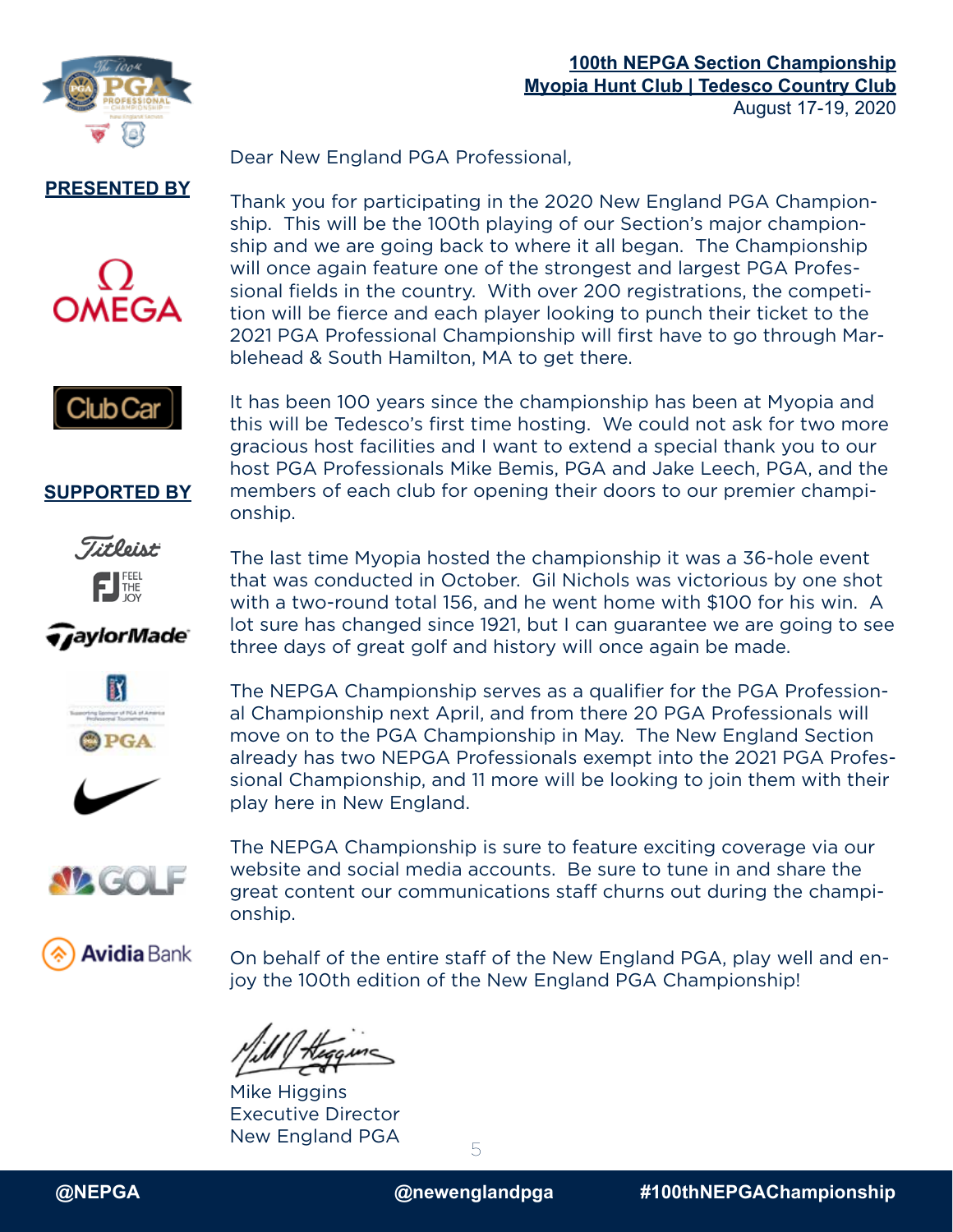

#### **100th NEPGA Section Championship Myopia Hunt Club | Tedesco Country Club** August 17-19, 2020

#### **CHAMPIONSHIP HISTORY**





#### **SUPPORTED BY**



*TaylorMade* 

PGA

Over those 99 editions, there have been 63 different champions to capture the Mahan Trophy, with 22 winning the event multiple times. Tedesco joins Myopia Hunt Club in 2020, meaning the Championship will have been hosted or co-hosted at 60 different courses throughout New England, giving the Championship a very unique history, and a big reason why there have been so many different winners throughout the years.

The New England PGA Championship has been in existence since 1921, five years after the PGA of America and the New England Section were founded. This event has been uninterrupted and played concurrently alongside the history and evolution of the game and business of golf. While golf's oldest championships have been postponed by war, and now global pandemics, the New England PGA Championship can proudly say it has crowned a champion every year since 1921 and will do

The list of winners is a who's who of the best players in New England PGA history. Names from the past such as Lester Kennedy, Tex McReynolds, Bob Crowley, Charlie Volpone, Joe Carr, Tony Morosco and Dana Quigley give a glimpse of the great history of the section. Present names such as Kirk Hanefeld, Chip Johnson, Ron Philo, Troy Pare, Frank Dully, Paul Parajeckas, John Hickson and Eddie Kirby litter the brass plating around the Tom Mahan, Sr. Trophy. Not to be outdone, leaders of the new generation such as defending Champion and three-time Wogan Player of the Year Shawn Warren and three-time Champion and two-time PGA of America Player of the Year Rich Berberian, Jr., give a strong indication that the talent is still strong and will be for many years to come.

This year presents a historic opportunity for a New England PGA Professional to etch their name alongside the great winners throughout the history of the Championship.

Good Luck!

so for the 100th time in 2020.



**Avidia** Bank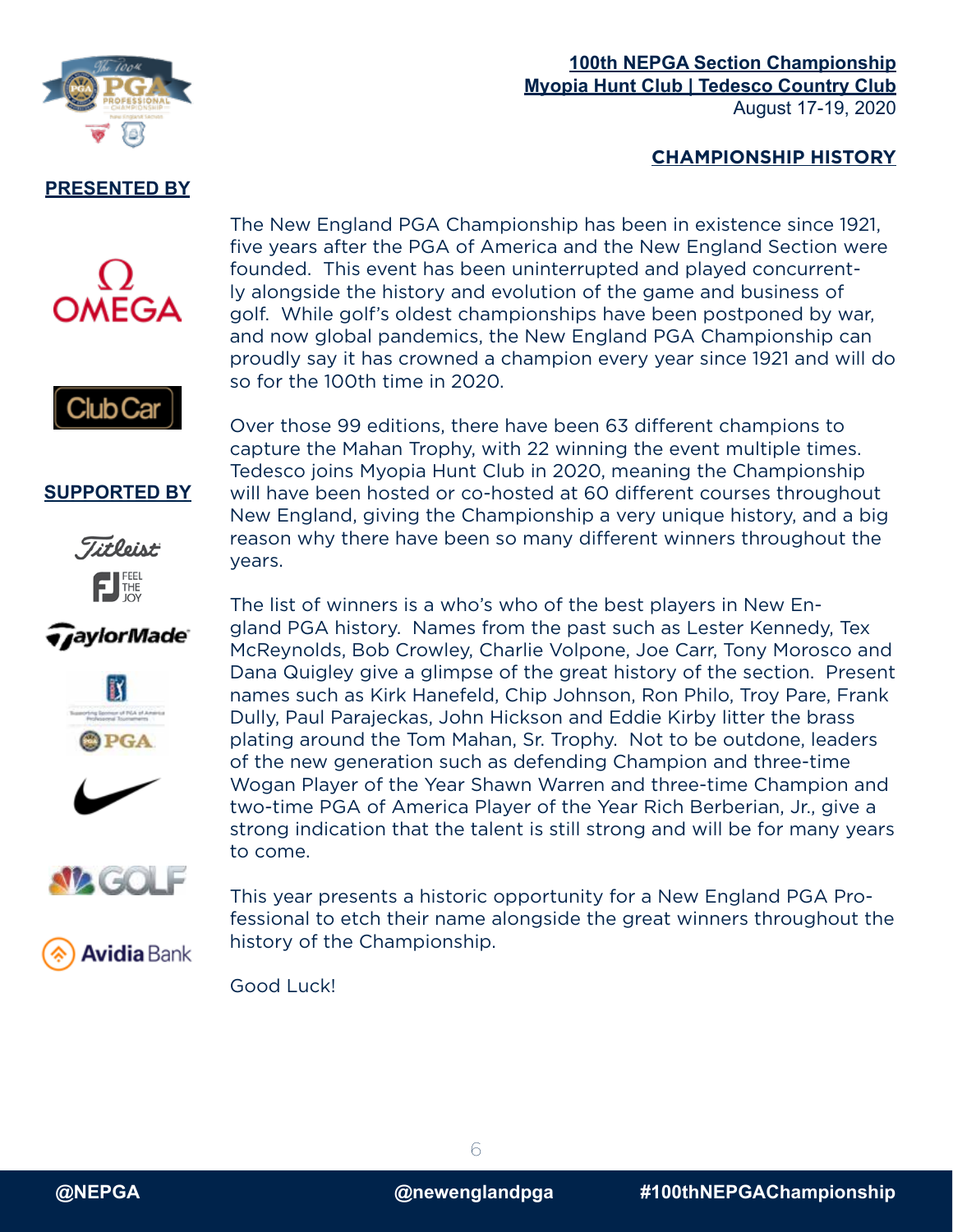

#### **100th NEPGA Section Championship Myopia Hunt Club | Tedesco Country Club** August 17-19, 2020

#### **THE MAHAN CLUB**





While the Mahan Club is newly established, the members tout 99 years of experience in winning the most coveted prize in New England Professional Golf. The Club is named for Thomas Mahan, Sr., who was President of the NEPGA for over 19 years, as well as Vice President of the PGA of America in the 1960's. The NEPGA Championship trophy is named in his honor, and is now awarded to the winner annually.

To mark the 100th playing of this prestigious Championship, an honorary tee shot featuring some past winners will be held on Monday at Myopia Hunt Club prior to the first tee time. While they may no longer be competing in the event, their contributions to the history are paramount and will be recognized.

#### **SUPPORTED BY**



*GaylorMade* 

lΪY

PGA

Last year, Shawn Warren from Falmouth Country Club in Maine became the 22nd NEPGA Professional to win multiple NEPGA Championships. Contested on a classic Donald Ross layout in Manchester Country Club, Warren battled Vermont Professional David Bennett to the end making clutch putts on his final three holes including a 30-foot birdie at the last to win by one stroke. Warren would go on to compete in his second PGA Championship at TPC Harding Park in San Francisco a year to the day from his 2019 victory. With a strong legacy behind the Mahan Trophy, a line of past champions and new challengers await as Warren looks to defend his title and join an even more exclusive list of three time Champions.







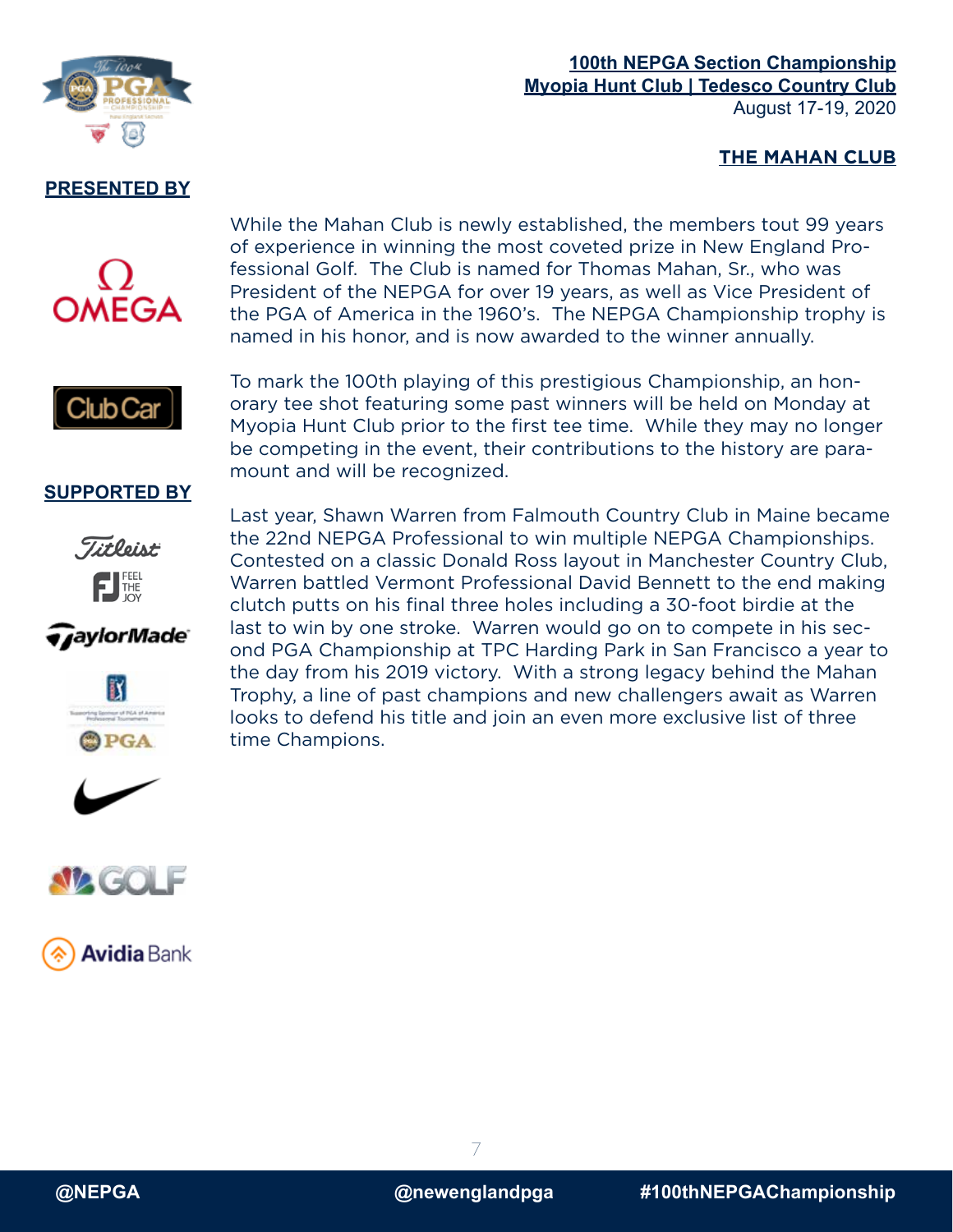

#### **100th NEPGA Section Championship Myopia Hunt Club | Tedesco Country Club** August 17-19, 2020

#### **CHAMPIONSHIP WEEK SCHEDULE**

#### **Monday, August 17th – Round 1 Myopia Hunt & Tedesco Country Club**



6:30am Range Opens (MYOPIA: Range behind golf shop) 7:15 Ceremonial Tee Shots (Charlie Volpone, PGA; Bob Green, PGA) 7:30am Tee Times Begin 11:30am – 4:00pm Lunch Available



#### **Tuesday, August 18th – Round 2 Myopia Hunt & Tedesco Country Club**

**SUPPORTED BY**

6:30am Range Opens (MYOPIA: Range behind golf shop) 7:30am Tee Times Begin 11:30am – 4:00pm Lunch Available



**Cut to Low 60 & Ties after play**

*TaylorMade* 

**Wednesday, August 19th – Final Round Myopia Hunt Club**



7:00am Range Opens (Polo Field Range) 8:00am Tee Times Begin 11:30am Lunch Available



**Driving range and practice green at each facility will be unavailable after the final tee time each day.**



**Lunch available Monday & Tuesday from 11:30-4:00PM. Seating at Myopia Hunt will be on the grass, weather permitting. Lunch on Wednesday will be from the grill.**

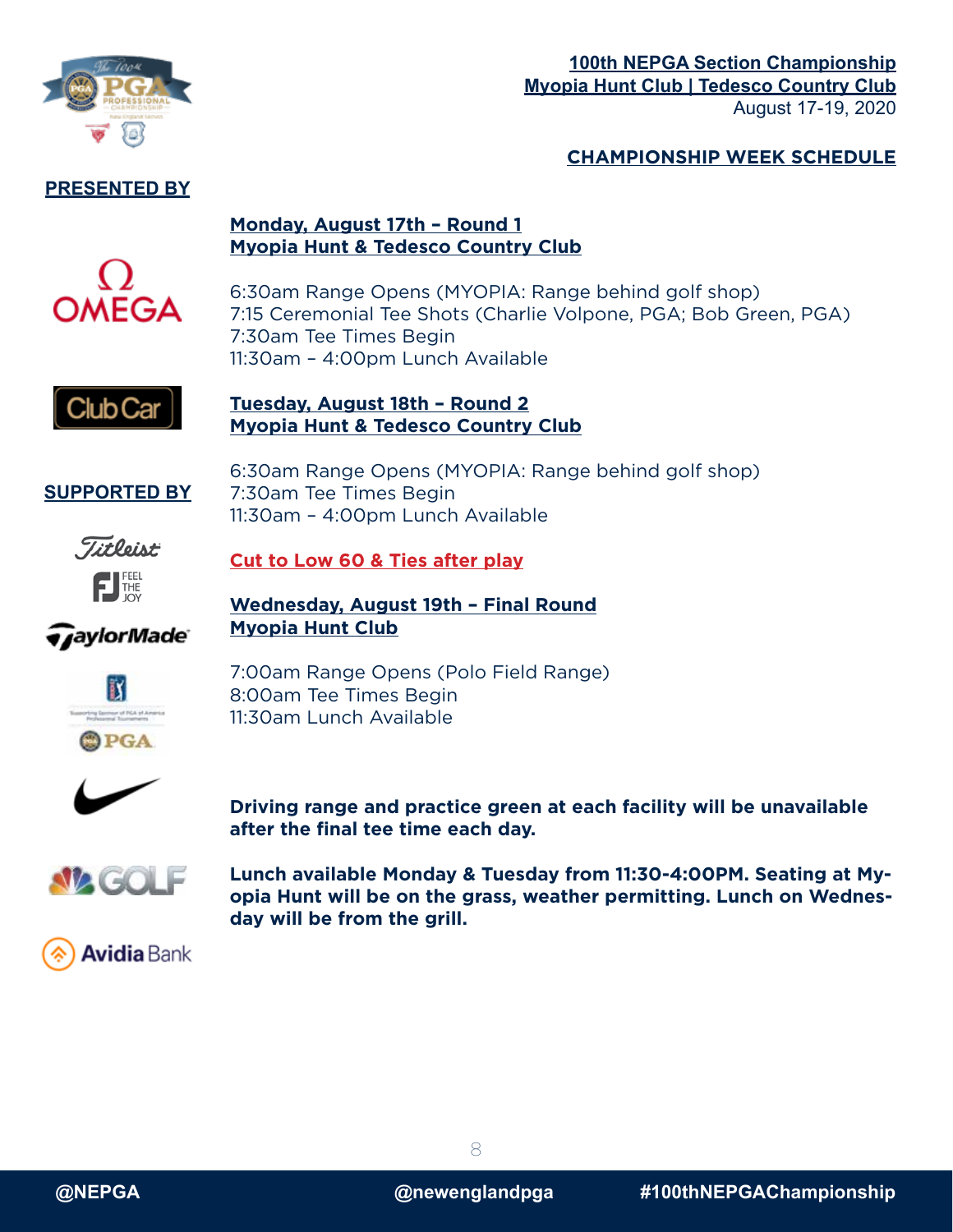

#### **CONTESTANT INFORMATION**

#### **PRESENTED BY**

#### **REGISTRATION**



There is no formal registration for competitors. Please report to your starting tee 10 minutes before your starting time so that our starter can go over Local Rules and any notes for play on that day.

#### **COURSE**

**PARKING**



Rounds 1 and 2 will be played at Myopia Hunt Club and Tedesco Country Club, with players alternating courses after the first day. Final Round will be played at Myopia Hunt.

#### **SUPPORTED BY**



*TaylorMade* 

Parking is available at for competitors, caddies and spectators. Please note that Past Champions have an assigned parking space near the locker room off the circle at Myopia Hunt Club. These spaces have corresponding signs, and we ask that you respect these as designated.

#### **DRESS CODE**



The following is applicable to all contestants participating in the Section Championship.

Contestants must wear slacks anywhere on club property during Championship days. All contestants will be required to present a neat appearance, appropriate to a golf championship, in both clothing and grooming.



It is a condition of the NEPGA Section Championship that the host sites prohibit shoes with metal spikes. Penalty for breach of this condition is DISQUALIFICATION.



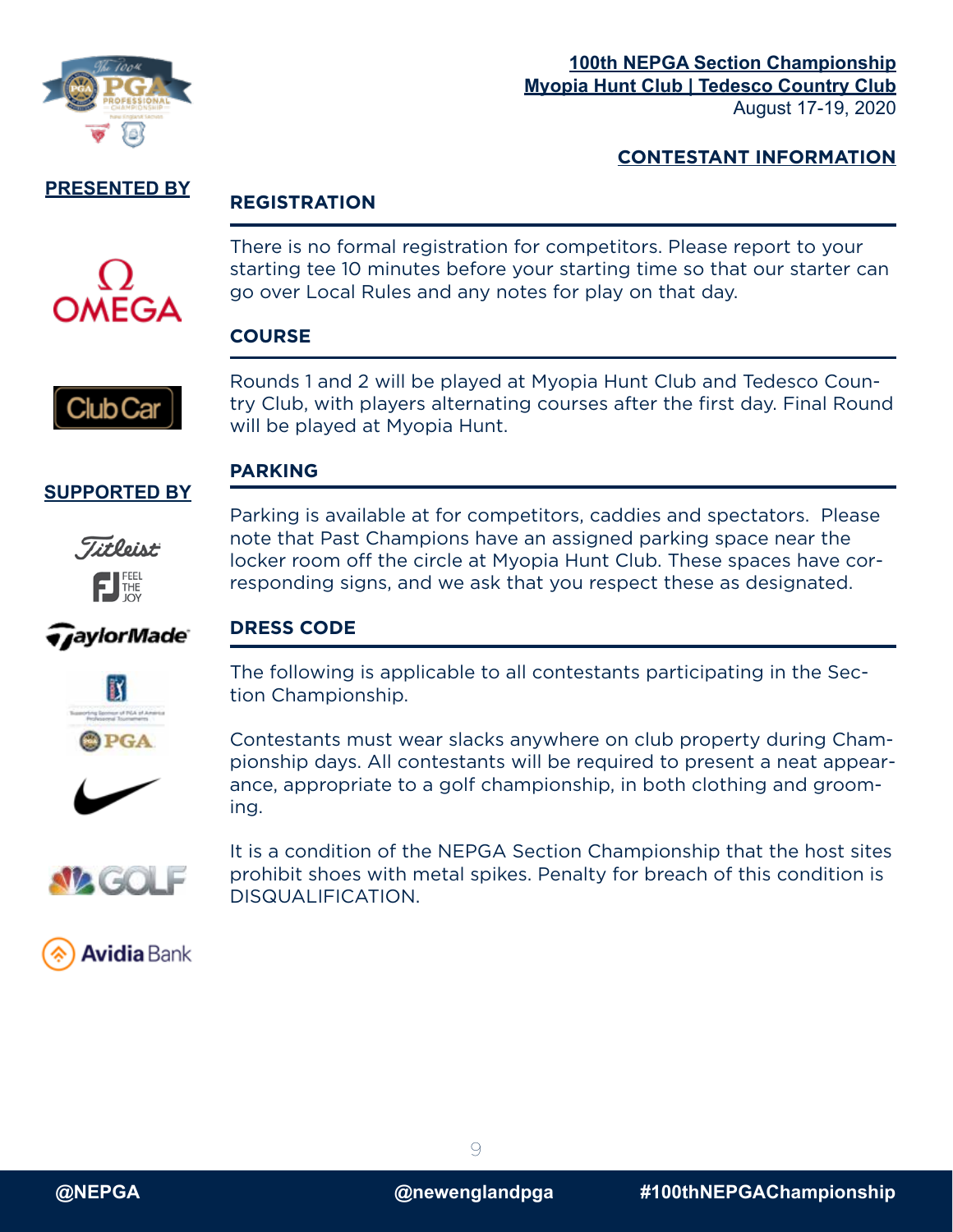

#### **CONTESTANT INFORMATION**

#### **PRESENTED BY**

#### **GOLF CARS AND CADDIES**





Please be aware that Myopia Hunt Club is a walking only golf course. A very limited number of carts will be available for those with a medical necessity. At Tedesco Country Club, Golf Cars are included in your entry fee. Players are welcomed to walk and use caddies, so long as it does not slow the pace of play. Players choosing to ride may only have one person ride in the golf car during the round, and per COVID guidelines that person must be a family member or live in the same household. That person will be considered their caddie. Caddies are not granted access to player dining. Push carts are allowed at both facilities.

#### **GROUPS AND STARTING TIMES**

#### **SUPPORTED BY**



Groups and Starting Times for Monday and Tuesday's rounds have been emailed to all Competitors, are available on BlueGolf, and will be available Sunday afternoon through the evening at the Scoreboard. They are also located on pages 13 & 14 of this packet.

It is the player's responsibility to verify their starting time. NEPGA Officials will not call players to the starting tees. It is the player's responsibility to be in place and ready to play at his/her assigned time on the

*TaylorMade* 







teeing ground.

#### In this competition, the following Local Rule restricting practice before or between rounds is in effect, even if the player has completed play for the day:



**Rule 5.2b is modified in this way:** *A player must not practice on the competition course before or between rounds.* **Penalty for first breach:** General Penalty (applied to the player's first hole) **Penalty for second breach: Disqualification**

The driving range and practice green at each facility will be unavailable after the final tee time each day. Players who wish to practice between rounds may visit Sun 'N Air Golf Center located at: 210 Conant Street Danvers, MA 01923



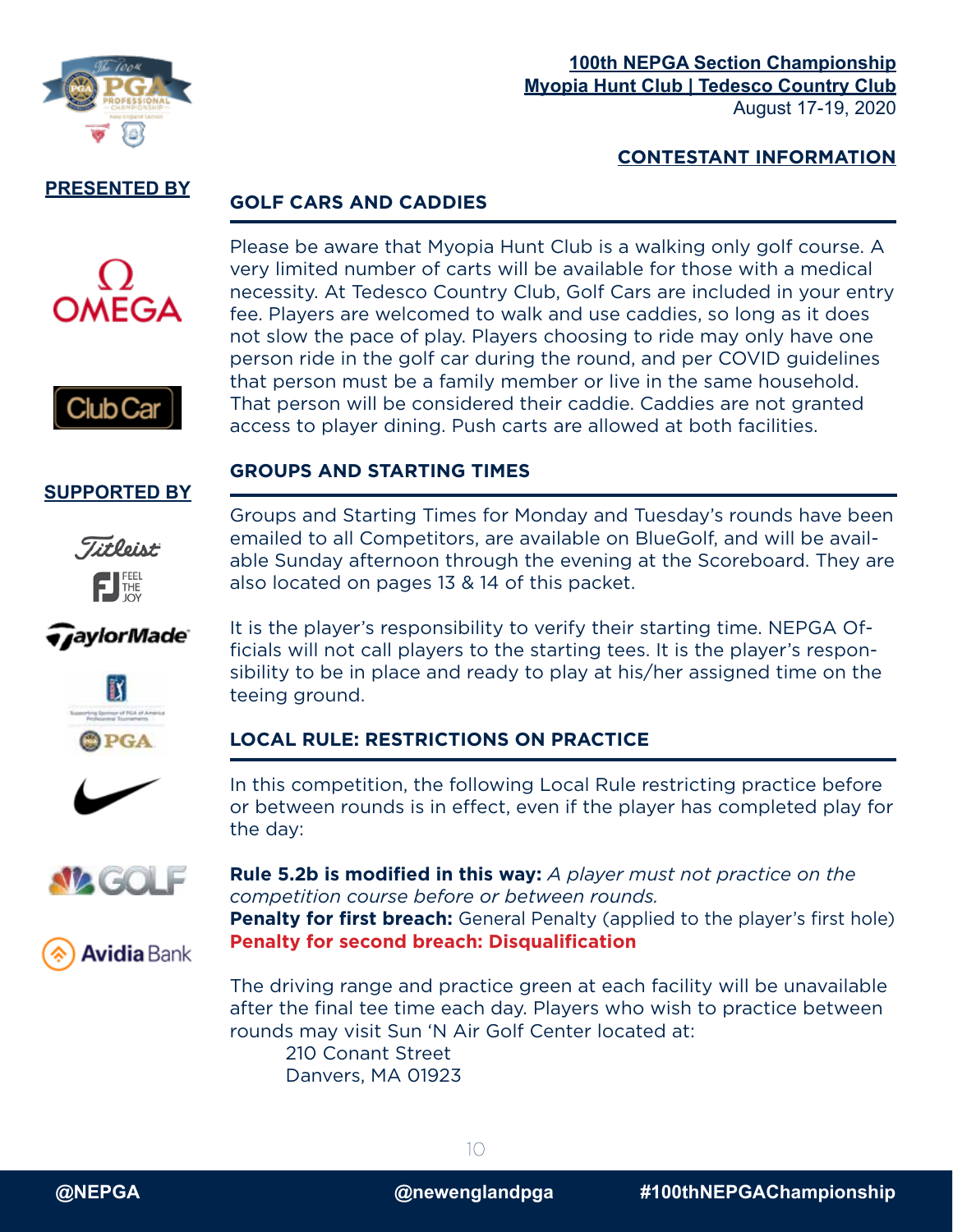

#### **CONTESTANT INFORMATION**

#### **PRESENTED BY**

#### **HOST SITE**



The Myopia Hunt Club & Tedesco Country Club are our gracious host sites for the 100th edition of our Championship. Please extend your appreciation for their hospitality and professionalism in hosting this event.

Myopia Hunt Club • 435 Bay Road • S. Hamilton, MA 01982 • 978.468.4433 Tedesco CC • 154 Tedesco St. • Marblehead, MA 01945 • 781.631.2800



**MYOPIA HUNT CLUB STAFF TEDESCO CC STAFF**

Jeremy Jarvis - General Manager Jacob Leech, PGA - Head Golf Professional Alex Buckley, PGA - Assistant Golf Professional Ronald Coiro, PGA - Assistant Golf Professional Greg Kelly, PGA - Assistant Golf Professional Nicholas Desjardins, PGA - Assistant Golf Professional Jonathan Wilber - Superintendent Ryan Train, PGA - Assistant Golf Professional

Michael Bemis, PGA - Head Golf Professional Michael McGillicuddy, PGA - General Manager Peter Hasak - Superintendent Carlos Barros - Locker Room Manager



**SUPPORTED BY**

#### **NEW ENGLAND PGA CHAMPIONSHIP OFFICE**

The NEPGA Championship Office will be located in the Polo Room at Myopia Hunt club and in the Terrace Room at Tedesco CC.

#### **PLAYER CONDUCT**

Any player who shall be deemed guilty of conduct unbecoming a Golf Professional while participating in the NEPGA Section Championship or activities related thereto (i.e., practice rounds, hospitality events, etc.), or who otherwise violates the Code of Ethics of The PGA of America shall be subject to fines or suspension from championship play.

The Championship Staff shall be authorized to impose penalties for any of the following violations:

- Club Throwing/Breaking
- Damage to course equipment or property
- Abuse, oral (profanity) or otherwise directed at rules officials, other competitors, spectators, Partners, Championship Staff, volunteers or others.
- Consumption of alcoholic beverages during practice rounds and/or championship rounds.
- Using cell phones or any similar cellular telecommunications equipment on the golf course during championship rounds.
- Any other conduct deemed by Championship Staff to be unbecoming a Golf Professional.

*TaylorMade* 







**Avidia** Bank

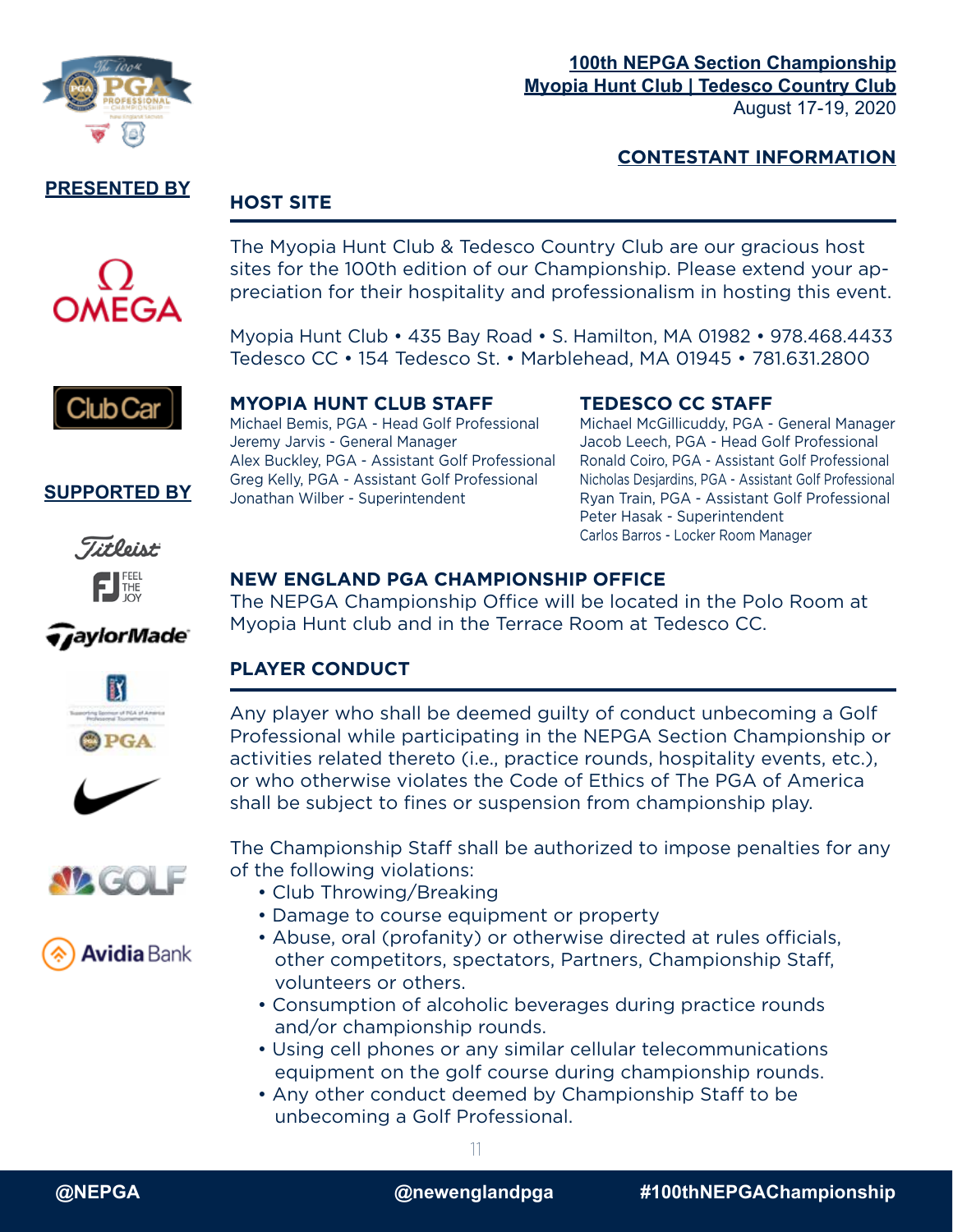

#### **PRIZE MONEY**



Players must return a 54-Hole score to receive prize money. It is now mandatory that NEPGA Professionals have ACH Direct Deposit (for purse payment) set up prior to registration of the event. This is a one time process. Please note, if you have already set up direct deposit, you do not need to take any further action. **[CLICK HERE TO ENROLL](https://app.signnow.com/webapp/document/fb3103a499c522a1113d3008e2da23b2a295211f?dispatched=true&mobileweb=app_or_mobileweb_choice&redirect_uri=https%253A%252F%252Fapp.signnow.com%252Fhtml%252Fthanks-for-signing%253Fdocument_id%253Dfb3103a499c522a1113d3008e2da23b2a295211f%2526access_token%253Df08dcf4438413879fb9959be0500fac011d59da6c42699e58039fd36e1610017)**.



#### **SIZE OF FIELD**

The total field will be 200 players, cut to the low 60 and ties for the Final Round.

#### **SUPPORTED BY PGA PROFESSIONAL NATIONAL CHAMPIONSHIP QUALIFIER**



The NEPGA Section Championship serves as the Section's PNC qualifier. 10 spots and 5 alternates will be awarded.

#### **COVID-19 POLICIES & PROCEDURES**

*TaylorMade* 



With the health and safety of all parties as the top priority, NEPGA tournaments are being conducted under the Section's 2020 COVID-19 Policies and Procedures. It is the responsibility of each player to familiarize themselves with these guidelines prior to the tournament. To review the guidelines **[CLICK HERE](http://nepga.com/wp-content/uploads/sites/27/2020/08/8.5.20-NEPGA-Tournament-Ops-Protocols.pdf)** or visit nepga.com > Tournaments > NEPGA COVID-19 Event Guidelines.



#### **HOST HOTEL**



The Boston Marriott Peabody (8A Centennial Driave, Peabody, MA 01960) is offering a NEPGA Championship rate of \$119/night. **[CLICK](https://www.marriott.com/event-reservations/reservation-link.mi?id=1596666503333&key=GRP&app=resvlink)  [HERE TO BOOK](https://www.marriott.com/event-reservations/reservation-link.mi?id=1596666503333&key=GRP&app=resvlink)**.

**Avidia** Bank

Follow the NEPGA on Social Media and use #NEPGAChampionship when posting content from the Championship. Don't forget to tag our valued partners!









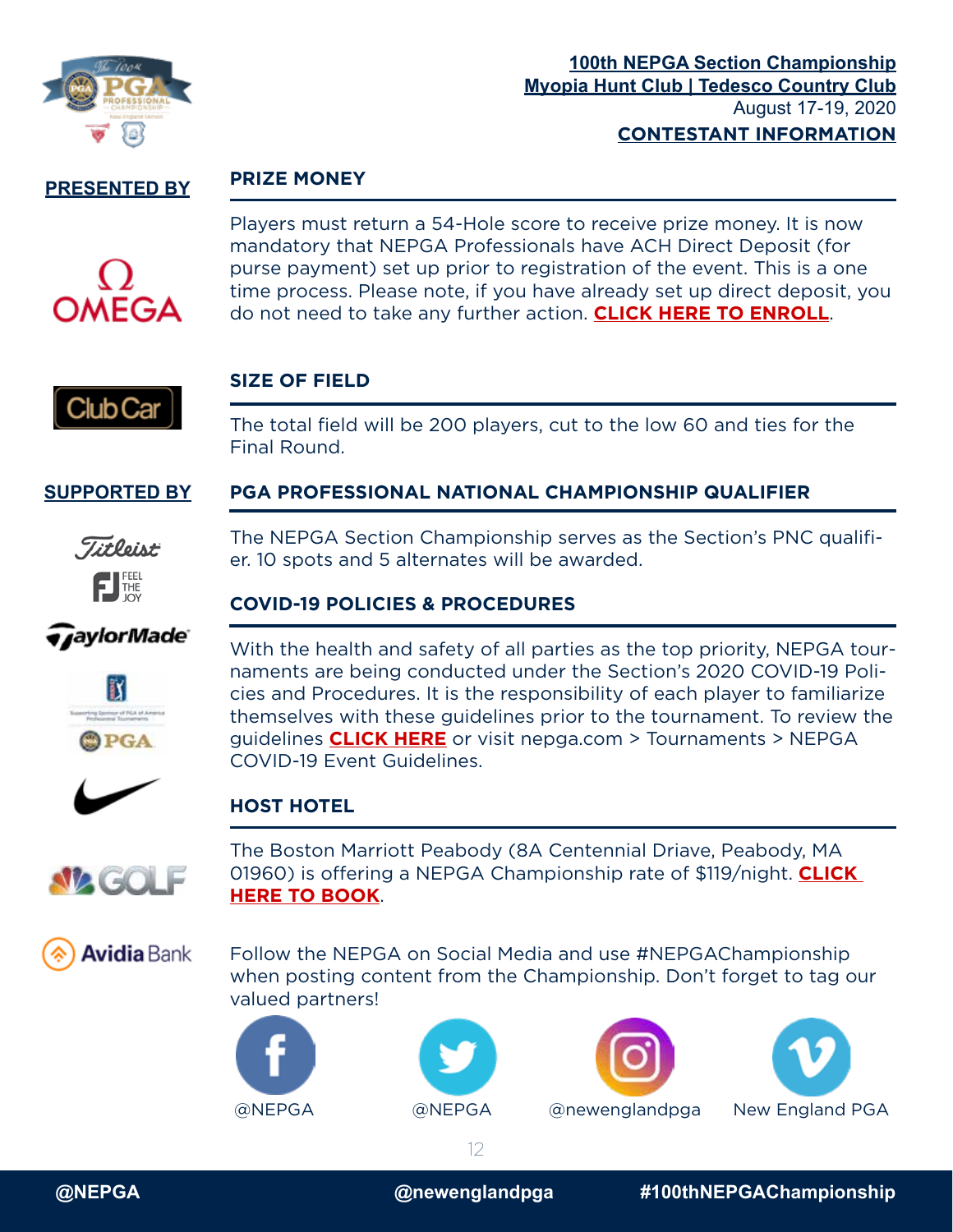

**New England PGA 100th NEPGA Championship**

> **August 17 & 18, 2020 Round 1 - Tedesco CC**

**Round 2 - Myopia Hunt Club**



| Round One    |                  | <b>Round Two</b> |          |                                                                                                                    |                                                                     | Round One |                | <b>Round Two</b>         |                                                                                                                 |
|--------------|------------------|------------------|----------|--------------------------------------------------------------------------------------------------------------------|---------------------------------------------------------------------|-----------|----------------|--------------------------|-----------------------------------------------------------------------------------------------------------------|
|              | Tee Time         |                  | Tee Time | Name                                                                                                               |                                                                     | Tee Time  |                | Tee Time                 | Name                                                                                                            |
| $\mathbf{1}$ | 7:30 AM          | $\mathbf{1}$     |          | 10:45 AM Nick Desjardins, Tedesco CC<br>Greg Kelly, Myopia Hunt Club                                               | $\mathbf{1}$                                                        | 10:56 AM  | $\overline{1}$ |                          | 7:30 AM Frank Dully, Kernwood CC<br>Greg Farland, Marlborough CC<br>Gregg Richbourg, Cape Cod National          |
| 1            | 7:41 AM          | 1                |          | 10:56 AM Ed Kirby, The Aquidneck Club<br>Jacob Leech, Tedesco CC<br>Dan Venezio, Portland CC                       | 1                                                                   | 11:07 AM  | $\mathbf{1}$   |                          | 7:41 AM Steve Bramlett, Kernwood CC<br>Mark Cunningham, New England Golf Cars<br>Christopher Mowers, Nippo Lake |
| $\mathbf 1$  | 7:52 AM          | 1                |          | 11:07 AM Michael Bemis, Myopia Hunt Club<br>Boomer Erick, Boston GC<br>Jonathan Tamburro, The Kittansett Club      | $\mathbf{1}$                                                        | 11:18 AM  | $\overline{1}$ |                          | 7:52 AM Eric Barlow, Winchester CC<br>Kirk Hanefeld, Salem CC<br>Nick Jagoe, Allendale CC                       |
| 1            | 8:03 AM          | 1                |          | 11:18 AM Stephen Clancy, Granite Links GC<br><b>Todd Cook, Milton Hoosic Club</b><br>Todd Scarafoni, Bass Rocks GC | 1                                                                   | 11:29 AM  | $\mathbf{1}$   |                          | 8:03 AM Steven Daly, Cape Club of Sharon<br>Andrew Stolze, New Seabury<br>Ryne Varney, Cape Neddick CC          |
| 1            | 8:14 AM          | $\mathbf{1}$     |          | 11:29 AM Matt Baran, The Ridge Club<br>Bryan Hunt, '47 Brand<br>Brendon Ray, Point Judith CC                       | $\mathbf{1}$                                                        | 11:40 AM  | $\mathbf{1}$   | 8:14 AM                  | John Hickson, Chequessett Yacht & CC<br>Tom Tobey, Sandwich Hollows GC<br>Shawn Warren, Falmouth CC             |
| 1            | 8:25 AM          | 1                |          | 11:40 AM Robert Bradley, Brockton CC<br>Jim Schouller, Abenaqui CC<br>David Wilson, Hyannisport Club               | 1                                                                   | 11:51 AM  | $\overline{1}$ |                          | 8:25 AM Kevin Murphy, Bradford CC<br>David Sibley, Larry Gannon<br>Mike Zaranek, Brattleboro CC                 |
| 1            | 8:36 AM          | $\mathbf{1}$     |          | 11:51 AM Bill Andrews, Portsmouth CC<br>Rick Karbowski, Auburn Driving Range<br>Paul Parajeckas, Pleasant Valley   |                                                                     | 12:02 PM  | $\overline{1}$ |                          | 8:36 AM Bryan Fitzpatrick, The Haven CC<br>Alex Socinski, Basin Harbor<br>Peter Weatherby, Ekwanok CC           |
| 1            | 8:47 AM          | 1                |          | 12:02 PM Sam Brackett, Worcester CC<br>David Jankowski, Burlington CC<br>Rico Riciputi, Wentworth by the Sea CC    | 1                                                                   | 12:13 PM  | $\mathbf{1}$   |                          | 8:47 AM Jeff Barnes, Unicorn GC<br>Stephen Poremba, Derryfield CC<br>Robert Tramonti, Triggs Memorial GC        |
| 1            | 8:58 AM          | $\mathbf 1$      |          | 12:13 PM Troy Pare, Ledgemont CC<br>Brendan Walsh, The Country Club<br>Tim Watroba, Thorny Lea GC                  | $\mathbf{1}$                                                        | 12:24 PM  | $\mathbf{1}$   |                          | 8:58 AM Christian Hoecker, Essex County Club<br>Alex Plummer, Goose River<br>John Rainone, North Kingstown GC   |
| 1            | 9:09 AM          | 1                |          | 12:24 PM Casey Cox, The Woodlands Club<br>Mike Haas-Zanghi, Nonesuch River<br>Ben Raff, Essex County Club          | 1                                                                   | 12:35 PM  | $\mathbf{1}$   |                          | 9:09 AM Brian Owens, North Kingstown GC<br>Jeff Seavey, Goose River<br>Greg Yeomans, Bay Club at Mattapoisett   |
| $\mathbf 1$  | 9:20 AM          | $\mathbf{1}$     |          | 12:35 PM Patrick Beahn, Blackstone National GC<br>Michael Farrell, Boston GC<br>Kevin Rhoads, The Country Club     | $\mathbf{1}$                                                        | 12:46 PM  | $\overline{1}$ |                          | 9:20 AM David Bennett, CC of Vermont<br>Liam Friedman, Nashawtuc CC<br>Jeff Martin, Wollaston GC                |
| 1            | 9:31 AM          | 1                |          | 12:46 PM Scott Allen, George Wright<br>Scott Hickey, Cyprian Keyes GC<br>Dana Smith, Presidents Golf Course        | 1                                                                   | 12:57 PM  | $\mathbf{1}$   |                          | 9:31 AM Shawn Durocher, Cyprian Keyes GC<br>Jay Pollini, Ridgewood CC<br>Brett Smestad, Rochester CC            |
| 1            | 9:42 AM          | $\mathbf 1$      |          | 12:57 PM Matt Arvanitis, Southern NH Univ.<br>Rich Berberian, Vesper CC<br>Robert Bruso, Blackstone National GC    | 1                                                                   | 1:08 PM   | $\mathbf{1}$   |                          | 9:42 AM Tom Cavicchi, The Harmon Club<br>Rick Durocher, Cyprian Keyes GC<br>Mitch Jefferson, Rochester CC       |
| 1            | 9:53 AM          | 1                |          | 1:08 PM Steven Hausmann, Amherst CC<br>Seul-Ki Hawley, Winchester CC<br>John Paesani, Bay Club at Mattapoisett     | 1                                                                   | 1:19 PM   | $\mathbf{1}$   | 9:53 AM                  | Jim Clay, New Seabury<br>Ronald Coiro, Tedesco CC<br>Eric Steindel, The Wianno Club                             |
|              | 10:04 AM         | $\mathbf{1}$     |          | 1:19 PM Patrick Berry, Dorset Field<br>Matt Blasik, Links at Outlook<br>Todd Rollins, Laconia CC                   | $\mathbf{1}$                                                        | 1:30 PM   | $\mathbf{1}$   | 10:04 AM                 | Ben Egan, Bay Club at Mattapoisett<br>Jason Sedan, Lake Winnipesaukee GC<br>Ryan Train, Tedesco CC              |
| 1            | 10:15 AM         | 1                |          | 1:30 PM Dan Gillis, Nabnasset Lake CC<br>Eric Sandstrum, Keene CC<br>Thomas Smith, The Atkinson Resort             | 1                                                                   | 1:41 PM   | $\overline{1}$ |                          | 10:15 AM Stephen Colt, CC of Halifax<br>Roger King, Sugarbush GC<br>Tom Mackey, Ekwanok CC                      |
| 1            | 10:26 AM         | 1                |          | 1:41 PM Jason Malcolm, Nashua CC<br>Aaron Ungvarsky, Big Sticks Golf<br>Matt Zdon, Belmont CC                      |                                                                     |           |                |                          |                                                                                                                 |
|              | Titleist $\vert$ |                  |          | <b>NIKEGOLF</b>                                                                                                    | orting Sponsor of PGA of America<br>Professional Tournaments<br>PGA |           |                | <i><b>TaylorMade</b></i> | <b>Avidia Bank</b>                                                                                              |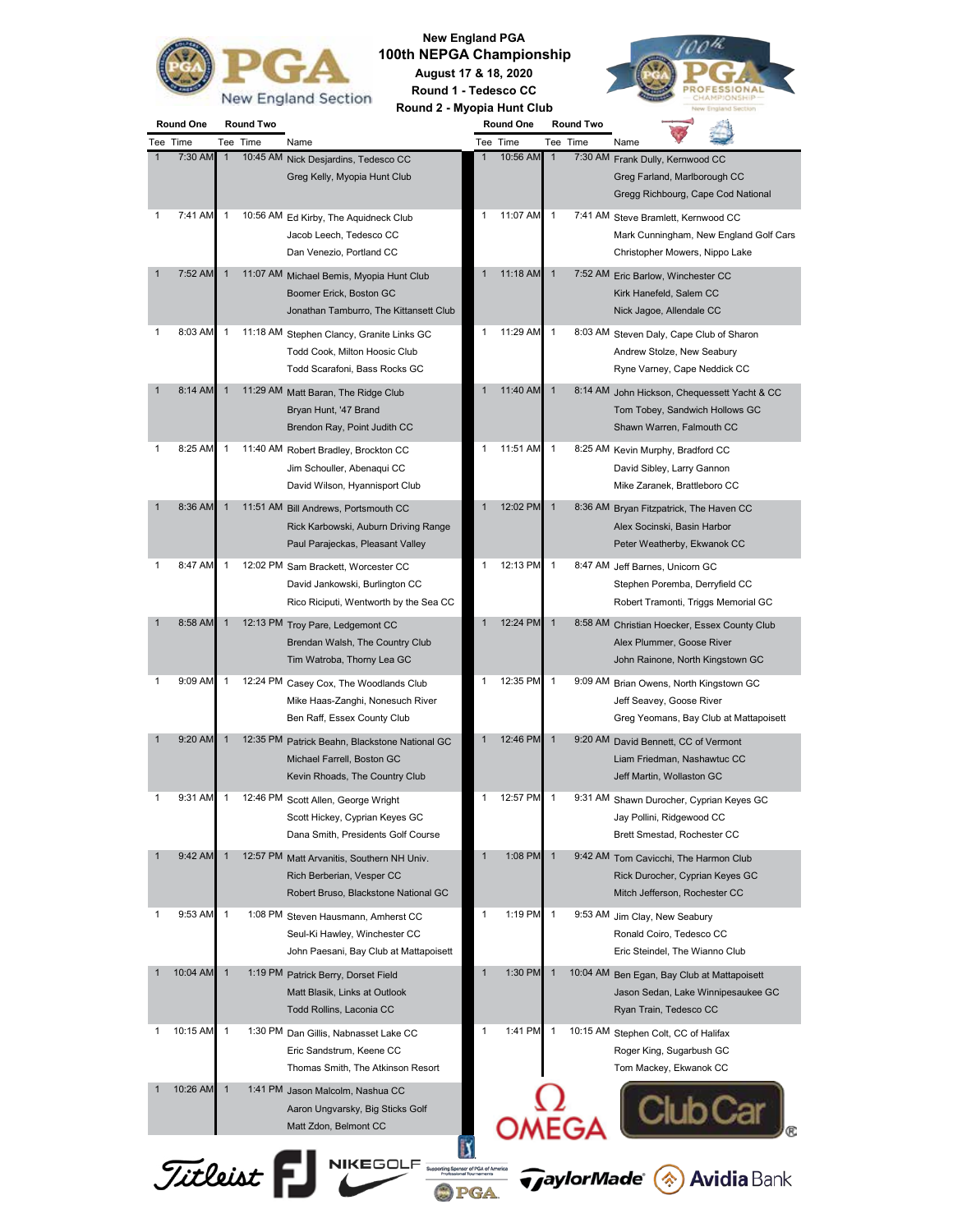

**New England PGA 100th NEPGA Championship August 17 & 18, 2020**

**Round 1 - Myopia Hunt Club**

| Tee Time   |              | Tee Time | Name                                        | Tee Time   |  | Tee Time | Name                              |                                        |  |
|------------|--------------|----------|---------------------------------------------|------------|--|----------|-----------------------------------|----------------------------------------|--|
| $7:30$ AM  | $\mathbf{1}$ |          | 10:45 AM Brian Caravana, Pocasset GC        | 10:56 AM   |  |          | 7:30 AM Sean Barrett, Falmouth CC |                                        |  |
|            |              |          | Philip Cornetta, Sun 'N Air Golf Center     |            |  |          |                                   | Nick Hallowell, The Country Club       |  |
|            |              |          | John Fields, Belmont CC                     |            |  |          |                                   | Steve Sheridan, Meadow Brook G         |  |
| 7:41 AM    |              |          | 10:56 AM R.J. Austin, Black Rock CC         | 11:07 AM   |  |          |                                   | 7:41 AM Josh Brickley, Meadow Brook GC |  |
|            |              |          | Mike Dugas, JW Parks Golf Course            |            |  |          |                                   | Daniel Guidarelli, Shelter Harbor (    |  |
|            |              |          | Scott Mann, Toddy Brook GC                  |            |  |          | Luke Heller, The Country Club     |                                        |  |
| $7:52$ AMI |              |          | 11:07 AM David Dionne Beverly Golf & Tennis | $11:18$ AM |  |          |                                   | 7:52 AM Matt Cunningham Blue Hill CC   |  |



| 1 | 7:52 AM  | $\mathbf{1}$   |          | 11:07 AM David Dionne, Beverly Golf & Tennis<br>Jon Ellis, Golf Club of New England<br>Dana Janis, Norfolk GC            | $\mathbf{1}$ | 11:18 AM | $\mathbf{1}$   |          | 7:52 AM Matt Cunningham, Blue Hill CC<br>Sean Duong, Hopedale GC<br>Brenden Mitchell, The Country Club       |
|---|----------|----------------|----------|--------------------------------------------------------------------------------------------------------------------------|--------------|----------|----------------|----------|--------------------------------------------------------------------------------------------------------------|
| 1 | 8:03 AM  | 1              |          | 11:18 AM Mark Kitchen, Broken Tee Virtual<br>Daniel Wilkins, Laconia CC<br>Kevin Wood, Salem CC                          | 1            | 11:29 AM | 1              |          | 8:03 AM Stephen Gonsalves, The Kwini Club<br>Mike McBroom, Furnace Brook<br>Todd Prescott, Portsmouth CC     |
|   | 8:14 AM  | $\mathbf 1$    |          | 11:29 AM Bill Cunningham, Oakley CC<br>James Damiano, New Seabury<br>Brian Fitzgibbons, Cyprian Keyes GC                 | 1            | 11:40 AM | $\mathbf{1}$   |          | 8:14 AM Matthew Bradbury, Sterling National<br>Phill Davis, Beaver Meadow<br>Brian Moskevich, Manchester CC  |
| 1 | 8:25 AM  | 1              | 11:40 AM | Peter Bracey, Woburn CC<br>Frank Leja, New Seabury<br>Cory Mansfield, Derryfield CC                                      | 1            | 11:51 AM | 1              | 8:25 AM  | Michael Griffin, Weston GC<br>Andy Lane, Hyannisport Club<br>Nicholas Tedeschi, Granite Links GC             |
|   | 8:36 AM  | $\mathbf{1}$   |          | 11:51 AM David Baluik, Glocester CC<br>Joe Potty, Cohasset GC<br>Kevin Wilczewski, Lexington GC                          | 1            | 12:02 PM | $\mathbf{1}$   |          | 8:36 AM Michael Esworthy, Weston GC<br>Adam Kaplan, Nashawtuc CC<br>Jaimie Pierson, Ekwanok CC               |
| 1 | 8:47 AM  | 1              |          | 12:02 PM Darin Chin-Aleong, Rowley CC<br>Chris Hulme, Newport National<br>Allan Menne, Mink Meadows                      | 1            | 12:13 PM | 1              |          | 8:47 AM Greg Sandell, Golf Club of New England<br>Todd Trono, Williston<br>Cory Yudkin, Cleveland Golf       |
| 1 | 8:58 AM  | $\mathbf{1}$   |          | 12:13 PM Rhett Bishop, Renaissance GC<br>Christian Comeau, The Haven CC<br>Mark Mangion, Haverhill CC                    | 1            | 12:24 PM | $\mathbf{1}$   | 8:58 AM  | Brennan Earls, Burlington CC<br>Pat French, City Golf Boston<br>Dan Shepherd, Newport CC                     |
| 1 | 9:09 AM  | 1              |          | 12:24 PM David Grygiel, Tee N' Tee Golfland<br>Jim Landers, Highfields G & CC<br>Vince Molesky, Stonebridge Country Club | 1            | 12:35 PM | 1              |          | 9:09 AM Tommy Lucko, Winchester CC<br>Peter Maki, Wedgewood Pines<br>Joe Rocha, Golf Country                 |
| 1 | 9:20 AM  | 1              |          | 12:35 PM Rich Ingraham, Sky Meadow CC<br>Scott Johnson, Oakley Country Club<br>Jeff Stewart, PGA Tour Superstore         | 1            | 12:46 PM | $\mathbf{1}$   |          | 9:20 AM Brent Balderston, Rowley CC<br>Shane Drury, Swansea CC<br>Michael Powers, Leo J. Martin              |
| 1 | 9:31 AM  | 1              |          | 12:46 PM Peter Hulbert, Weston GC<br>Ryan Kesten, Concord CC<br>Frank LaVacca, Ipswich CC                                | 1            | 12:57 PM | 1              |          | 9:31 AM Hal Jacobs, The Haven CC<br>Bryan Kienke, Cohasset GC<br>Thomas Rooney, LeBaron Hills CC             |
| 1 | 9:42 AM  | $\mathbf{1}$   |          | 12:57 PM Christopher Carter, Hillview GC<br>Louis Rivers, Foxborough CC<br>Jim Salinetti, Winchester CC                  | 1            | 1:08 PM  | $\mathbf{1}$   |          | 9:42 AM William Galvin, Bradford CC<br>Rick LeBeau, Sakonnet GC<br>Patrick Saunders, Weston GC               |
| 1 | 9:53 AM  | 1              |          | 1:08 PM Patrick Kowker, Portland CC<br>William Maguire, Wanumetonomy G & CC<br>Sean McTernan, Brae Burn CC               | 1            | 1:19 PM  | 1              |          | 9:53 AM John Sheehan, Boston GC<br>Cameron Taylor, Portland CC<br>Jake Trotta, Sankaty Head                  |
|   | 10:04 AM | $\overline{A}$ | 1:19 PM  | Scott MacArthur, Wollaston GC<br>Jeffrey Monteleone, Bellevue GC<br><b>Ryan Peffer</b>                                   |              | 1:30 PM  | $\overline{1}$ | 10:04 AM | John Geraci, McGolf Driving Range<br>Brian Golden, Sandy Burr CC<br>Dieter Wiedmayer, Sankaty Head           |
| 1 | 10:15 AM | 1              |          | 1:30 PM Jeff Atkinson, TOPGOLF Swing Suite<br>Danny Kish, The Atkinson Resort<br>Connor Mulcahy, The Country Club        | 1            | 1:41 PM  | 1              |          | 10:15 AM Jim Gunnare, Whip-Poor-Will<br>Steve Lundquist, Apple Hill<br>John O'Connor, Far Corner Golf Course |
|   | 10:26 AM | $\mathbf{1}$   |          | 1:41 PM Erik Carlson, Worcester CC<br>Robert Hardy, Crystal Lake GC<br>Tyler Santacroce, The Country Club                |              |          |                | EGA      |                                                                                                              |

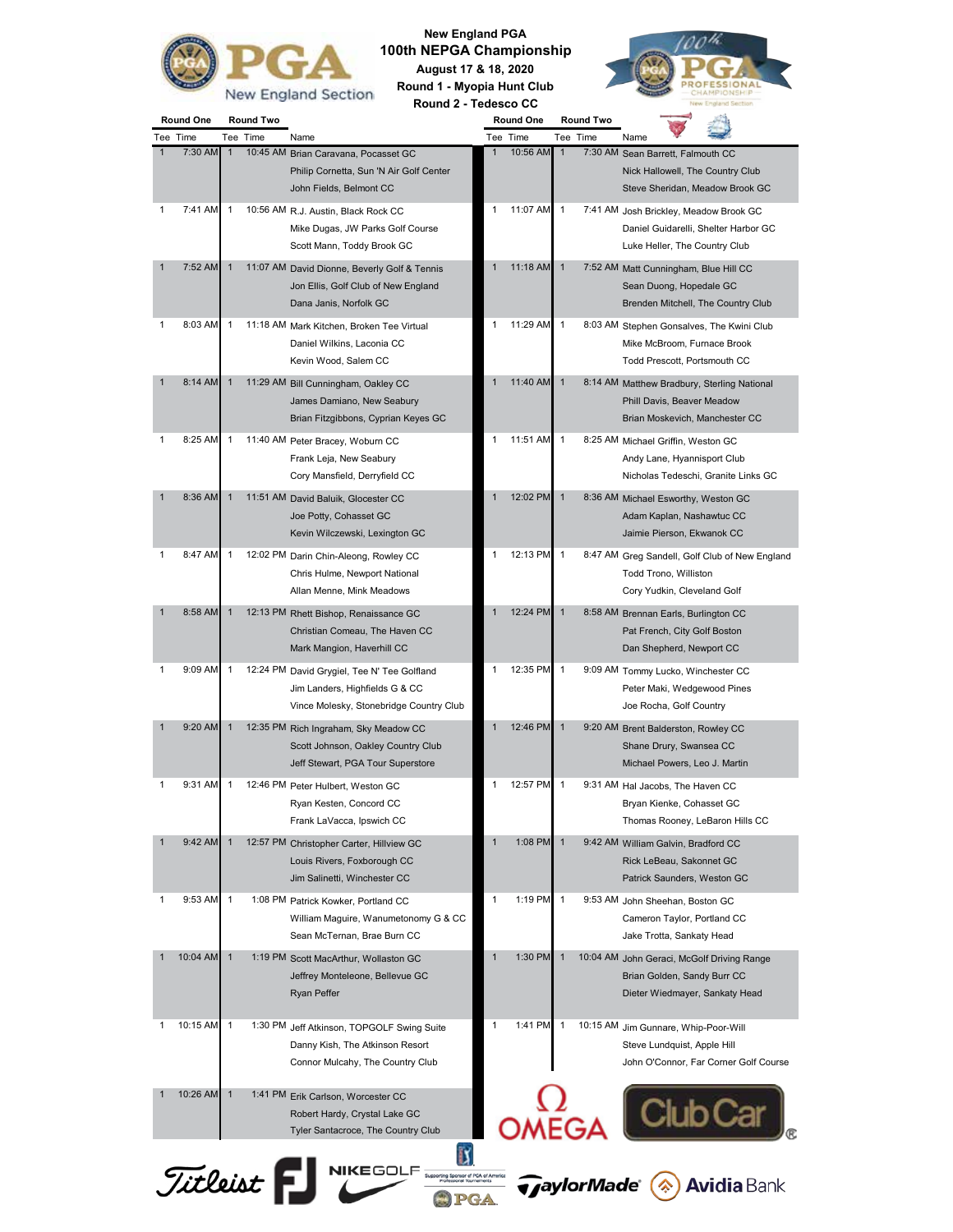#### **PAST CHAMPIONS**

1921 – Gil Nichols – Myopia Hunt Club 1922 – Gil Nichols – Myopia Hunt Club 1923 – John Cowan - Charles River CC & Belmont CC 1924 – Willie Ogg – Wannamoisett CC 1925 – Herb Lagerblade– Sandy Burr CC 1926 – Dave Hackney – New Haven CC 1927 – George Aulbach – Newton Comm. GC 1928 – John Curley – Rhode Island CC 1929 – Henry Cuici – Wollaston GC 1930 – Ted Turner – Wampanoag CC 1931 – Charles MacAndrew – Wollaston GC 1932 – Ted Turner – Berkshire Hills CC 1933 – Henry Bontempo – Metacomet CC 1934 – Dave Hackney – Portland CC 1935 – Charles Grey – Sandy Burr CC 1936 – Jim Fogertey – Wachusett CC 1937 – Robert Crowley – Martha's Vineyard CC 1938 – Harold McSpaden – Unicorn GC 1939 – Harold McSpaden – Salem CC 1940 – Harry Nettelbladt – Longmeadow GC 1941 – Harold McSpaden – Pawtucket CC 1942 – Ben Loving – Woodland GC 1943 – Dave Hackney – Oakley CC 1944 – Lester Kennedy – Salem CC 1945 – Lester Kennedy – Kernwood CC 1946 – Lester Kennedy – Merrimac Valley GC 1947 – Jerry Gianferante – Salem CC 1948 – Lester Kennedy – Merrimac Valley GC 1949 – Francis Doyle – Merrimac Valley GC 1950 – Tex McReynolds – Merrimac Valley GC 1951 – Jerry Gianferante – Merrimac Valley GC 1952 – Lester Kennedy – Oak Hill CC 1953 – George Morrison – Andover CC 1954 – Jim Thoren – Pine Brook CC 1955 – Jim Browning – Haverhill CC 1956 – Bill Ezinicki – Merrimac Valley GC 1957 – Phil Friel – Unicorn GC 1958 – Bill Ezinicki – Nashua CC 1959 – Bob Crowley – Kernwood CC 1960 – Tex McReynolds – Woodland GC 1961 – Bob Crowley – Woodland GC 1962 – Bob Crowley – Woodland GC 1963 – Bob Crowley – Pleasant Valley CC 1964 – Paddy LaClair – Oak Hill CC 1965 – Art Harris – Indian Ridge CC 1966 – Ross Coon – Mt. Pleasant CC 1967 - Bob Crowley – Indian Ridge CC 1968 – Bill Flynn – Pine Brook CC 1969 – Bob Menne – Thomson CC

1970 – Chick Evans – CC of New Bedford 1971 – Charles Volpone – Kernwood CC 1972 – Ross Coon – Belmont CC 1973 – Ross Coon – Ferncroft CC 1974 – Charles Volpone – Ferncroft CC 1975 – Joe Carr – Ferncroft CC 1976 – Tony Morosco – Ferncroft CC 1977 – Tom McGuirk – Vesper CC 1978 – David Marad – Mt. Snow CC 1979 – Larry Startzel – Ferncroft CC 1980 – Paul Moran – Ferncroft CC 1981 – David Marad – Ferncroft CC 1982 – Joe Carr – Ferncroft CC 1983 – Bruce Dobie – Nashawtuc CC 1984 – R. Drue Johnson – Mt. Snow CC 1985 – Dana Quigley – Winchester CC 1986 – Tony Kaloustian – Ocean Edge GC 1987 – Keith Lyford – Ocean Edge GC 1988 – Bob Menne – Ocean Edge GC 1989 – Dana Quigley – Ocean Edge GC 1990 – Mike San Filippo – Ocean Edge GC 1991 – Dana Quigley – Ocean Edge GC 1992 – Joe Staffieri – Shaker Hills GC, Wachusett CC & Oak Hill CC 1993 – Dana Quigley – Shaker Hills GC 1994 – Heath Wassem – Pine Brook CC & Belmont CC 1995 – John Hickson – Warwick CC & Quidnessett CC 1996 – Dana Quigley – Worcester CC & Oak Hill CC 1997 – Webb Heintzelman – Portland CC & The Woodlands 1998 – Mike Baker – Ledgemont CC & Agawam Hunt Club 1999 – Mike San Filippo – Winchester CC & Kernwood CC 2000 – Kirk Hanefeld – Thorny Lea GC 2001 – Kirk Hanefeld – Pleasant Valley CC 2002 – Chip Johnson – Concord CC 2003 – Kirk Hanefeld – Abenaqui CC 2004 – Ron Philo, Jr. – Brae Burn CC 2005 – Troy Pare – Pleasant Valley CC 2006 – Frank Dully – Turner Hill GC 2007 – Evan Belcher – Belmont CC & Pine Brook CC 2008 – Ron Philo, Jr. – Weston GC & The Country Club 2009 – Paul Parajeckas – Worcester CC & Mt. Pleasant CC 2010 – Scott Spence – Portland CC & The Woodlands 2011 – John Hickson – Pinehills GC, Jones & Nicklaus 2012 – Ed Kirby – Salem CC & Kernwood CC 2013 – Shawn Warren – Wannamoisett CC & Ledgemont CC 2014 – Rich Berberian, Jr. - GCNE & Portsmouth CC 2015 – Rich Berberian Jr, - Concord CC & Nashawtuc CC 2016 – Matt Doyle – Pinehills GC 2017 – Liam Friedman – Renaissance GC & Turner Hill GC 2018 - Rich Berberian, Jr. - Warwick CC & Quidnessett CC

#### **2019 - Shawn Warren - Manchester CC & Concord CC**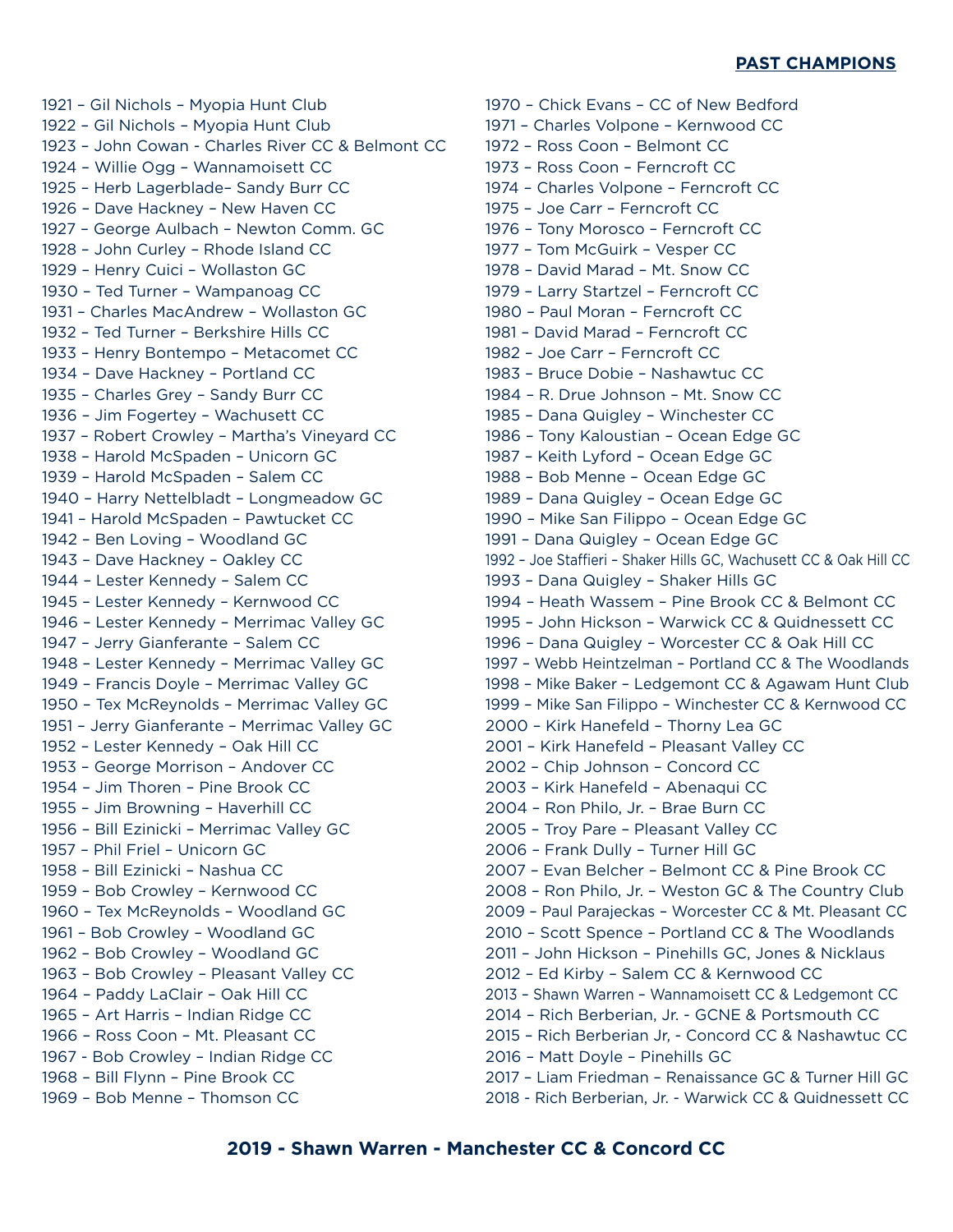

#### **DIRECTIONS**

**PRESENTED BY**

 $\Omega$ OMEGA

**SUPPORTED BY**

. Titleist

FJL

*TaylorMade* 

lΪ

PGA

 $\int$  Club Car  $\vert$ 

#### **Myopia Hunt Club,**  435 Bay Road, S. Hamilton, MA 01982

#### **Tedesco Country Club**

154 Tedesco St., Marblehead, MA 01945





 $\mathcal{D}$  (F)

**Avidia** Bank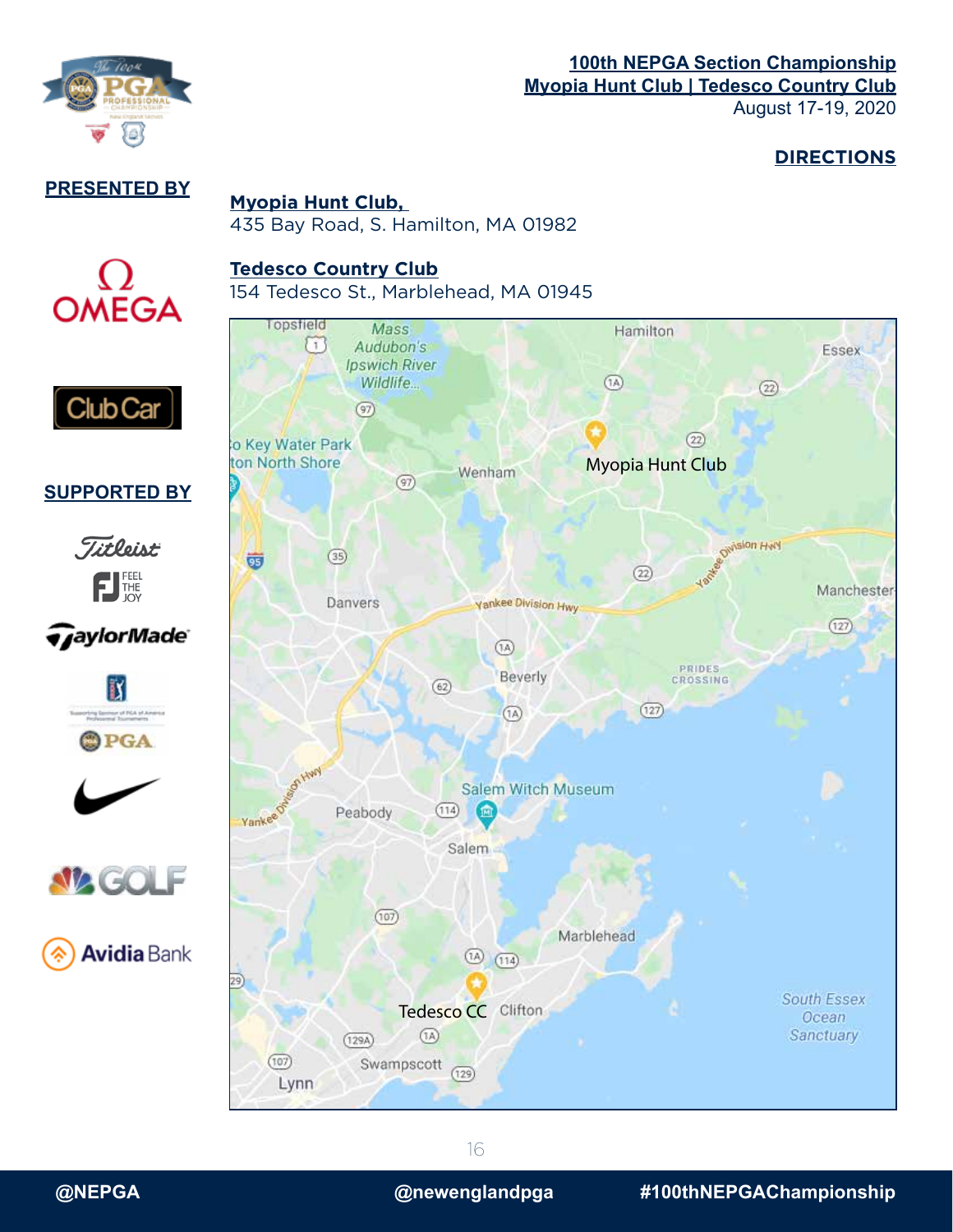

**Myopia Hunt Club | Tedesco Country Club**

August 17-19, 2020

# Don't Forget

#### You can direct your tournament winnings into your Golf Retirement Plus<sup>™</sup> account. It's an ideal way to help fund your retirement!

Simply make a check out to Security Benefit Life for the amount of your tournament winnings you would like directed to your account and send it with a note which includes your PGA member number, your contract number and/or your social security number to:

> **Golf Retirement Plus** 12421 Meredith Drive Urbandale, IA 50398

You will receive confirmation that your winnings have been invested. For more details or account information phone,

#### 1-877-RET-PLUS (738-7587)

Securities offered through MMC Securities Corp., Member FINRA/SIPC; Main Office: 1166 Avenue of the Americas, New York, NY 10036; Phone:201-284-3614. Variable insurance products distributed by Marsh Insurance & Investments Corp. (dba MIIC Insurance Services in CA and Marsh Insurance Agency & Investments Corp. in New York).



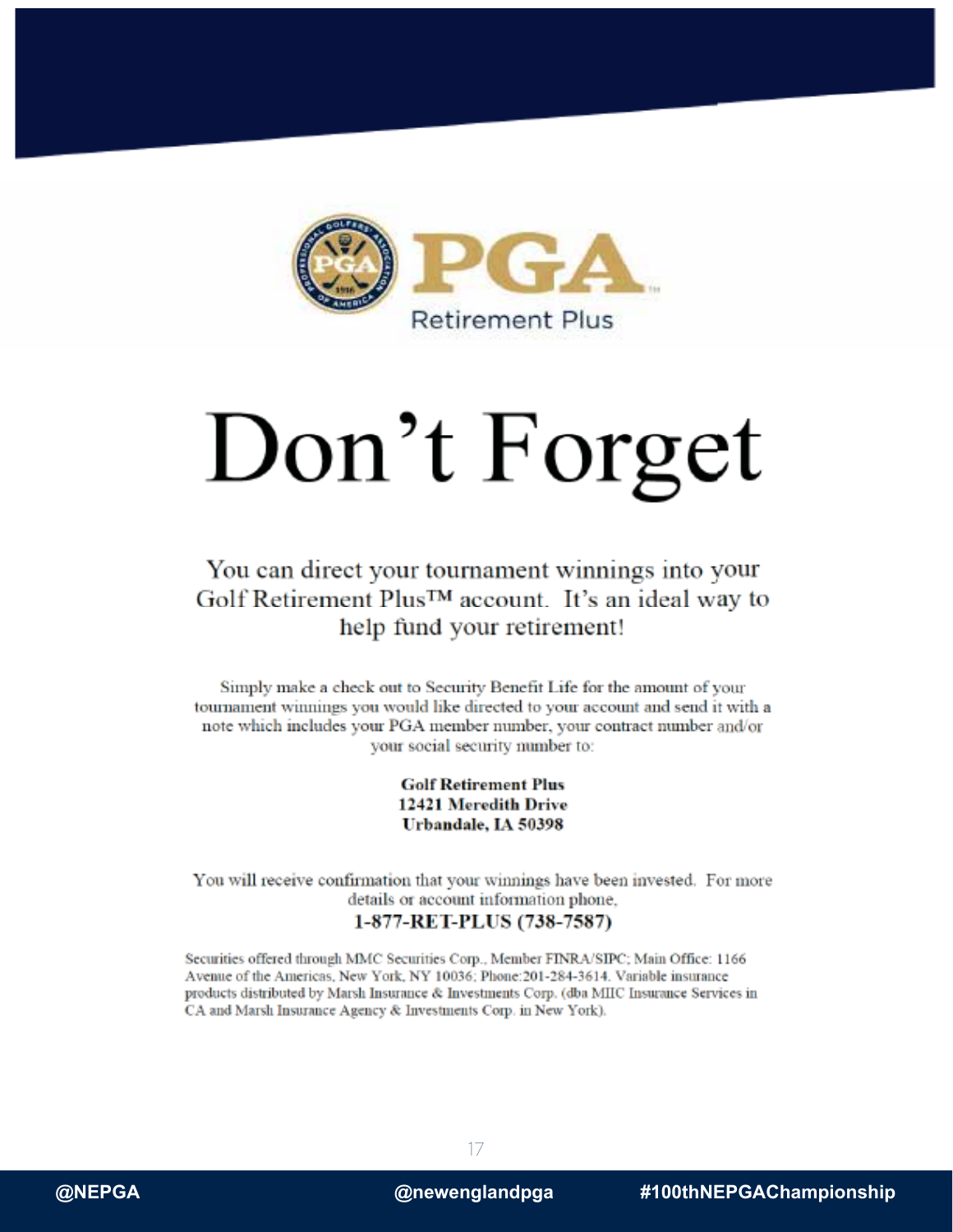

#### **100th NEPGA Section Championship Myopia Hunt Club | Tedesco Country Club** August 17-19, 2020

#### **CADDIE INFORMATION AND REGULATIONS**



The following practices and policies are in effect for the NEPGA Section Championship.

#### **REGULATIONS**

Club Car

Caddies shall not walk on greens when checking hole locations before play, nor shall they interfere with play during practice or tournament rounds.

Caddies are only allowed on the practice putting greens to retrieve chip shots or long putts. This may only be done provided the putting green is not crowded.

Titloint FIEL

**SUPPORTED BY**

Players are welcomed to walk and use caddies, so long as it does not slow the pace of play. Players choosing to ride may only have one person ride in the golf car during the round, and that person will be considered their caddie.

chase food and drink at the course for \$25.

#### *TaylorMade*



#### **CADDIE APPEARANCE**

Caddies may wear shorts. If shorts are worn, they are to be hemmed and not more than 2" above knee length. The shorts are expected to be professional looking in appearance.

Caddies are not allowed in player dining. Caddies are permitted to pur-



Caddies must wear smooth, rubber soled shoes. No golf spikes of any kind will be permitted.

All caddies will be required to present a neat appearance, approriate to a professional golf tournament in both clothing and grooming.



#### **CONDUCT**

Failure of any caddie to conform to the above shall result in his/her immediate removal from Club property.

**Contestants shall be responsible for the conduct and behavior of their caddies.**



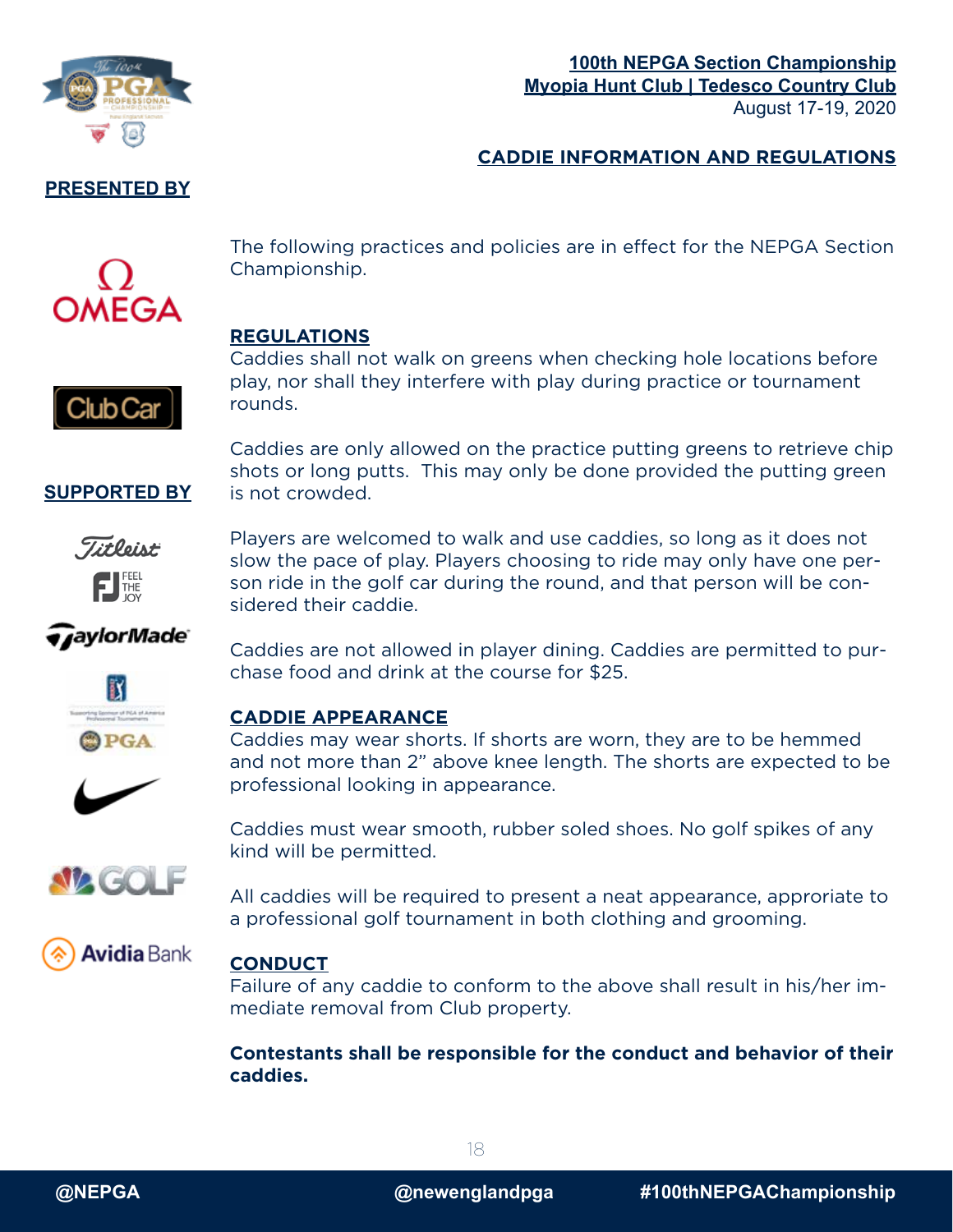

#### **100th NEPGA Section Championship Myopia Hunt Club | Tedesco Country Club** August 17-19, 2020

#### **COURSE YARDAGES**

#### **Myopia Hunt Club Tedesco CC**





**SUPPORTED BY**











| <b>Hole</b>              | Yards | Par            |  |  |  |
|--------------------------|-------|----------------|--|--|--|
| 1                        | 432   | 4              |  |  |  |
| $\overline{2}$           | 392   | 4              |  |  |  |
| $\overline{3}$           | 199   | $\overline{3}$ |  |  |  |
| $\overline{\mathcal{A}}$ | 423   | 4              |  |  |  |
| 5                        | 368   | $\overline{4}$ |  |  |  |
| 6                        | 277   | 4              |  |  |  |
| $\overline{7}$           | 238   | $\overline{3}$ |  |  |  |
| 8                        | 134   | $\overline{3}$ |  |  |  |
| 9                        | 505   | 5              |  |  |  |
| OUT                      | 2968  | 34             |  |  |  |
| 10                       | 553   | 5              |  |  |  |
| 11                       | 365   | 4              |  |  |  |
| 12                       | 363   | $\overline{4}$ |  |  |  |
| 13                       | 143   | $\overline{3}$ |  |  |  |
| 14                       | 364   | $\overline{4}$ |  |  |  |
| 15                       | 376   | 4              |  |  |  |
| 16                       | 454   | $\overline{4}$ |  |  |  |
| 17                       | 423   | $\overline{4}$ |  |  |  |
| 18                       | 439   | 4              |  |  |  |
| IN                       | 3480  | 36             |  |  |  |
| <b>Total</b>             | 6468  | 70             |  |  |  |



\*Yardages listed are the maximum distance the hole will play during the Championship

**Avidia** Bank

\*Some holes may play at a shorter yardage during the event.

\*The Committee reserves the right to change any of this information based on course, weather or conditions.

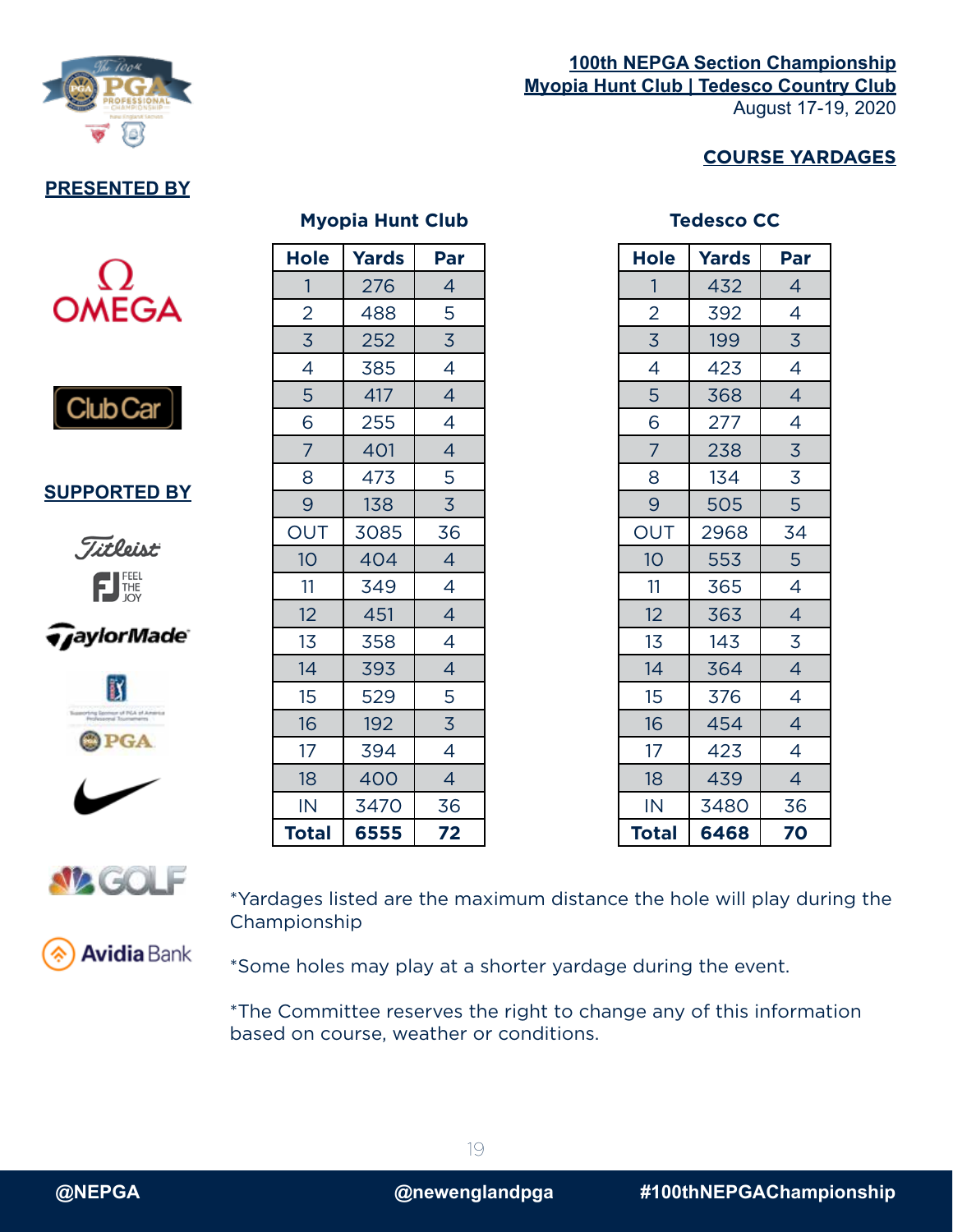

#### **100th NEPGA Section Championship Myopia Hunt Club | Tedesco Country Club** August 17-19, 2020

#### **CONDITIONS, PLAY-OFFS AND PLAYER AREAS**

#### **[CLICK HERE FOR NEPGA HARD CARD](https://nepga.com/wp-content/uploads/sites/27/2020/04/NEPGARulesRegs2020.pdf)**



#### **PLAYOFF PROCEDURES**

In the event of a tie for the Championship, there will be a Hole-by-Hole playoff immediately following completion of play. The playoff will commence on hole 18, and if necessary hole 18 will be repeated until a Champion is determined.

In the event of a tie for National PPC Qualifying spots, there will be a Hole-by-Hole playoff immediately following completion of play. The playoff will commence on an available area of the golf course, and will

**SUPPORTED BY**

Club Car



### *TaylorMade*

#### **STARTING TEES and SCORING AREA**

#### **GENERAL**

The roped area of each 1st tee defines the teeing area.

continue until all qualifying spots are determined.



#### **STARTING TEE(S)**

For the purposes of applying Rule 5.3a (late to the tee), a player is considered to be "on the tee" when he or she is within the roped area surrounding the tee box.



#### **SCORING AREA**

A player has left the scoring area when he or she has departed the scoring area and has crossed the roped area defining the scoring area. A competitor is considered to have returned his or her scorecard when he or she has first left the scoring area.



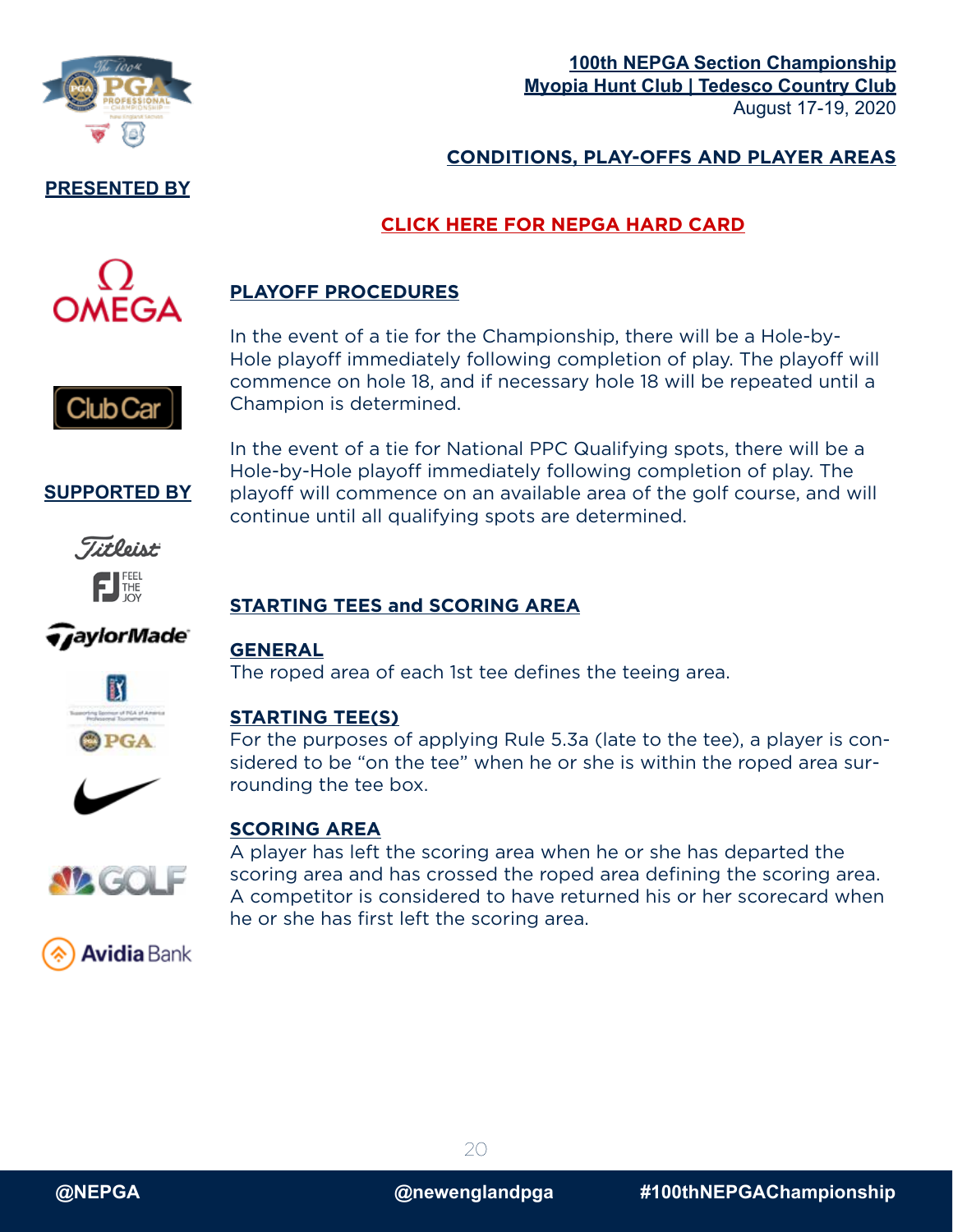

#### **SUSPENSION OF PLAY**

#### **PRESENTED BY**



**SUSPENSION OF PLAY FOR A DANGEROUS SITUATION:** When play is suspended for a dangerous situation, if the players in a group are between play of two holes, they shall not resume play until the Committee has ordered a resumption of play. If they are in the process of playing a hole, *they must discontinue play immediately* and shall not thereafter resume play until the Committee has ordered a resumption of play.

Club Car

All practice areas shall be closed during suspension for a dangerous situation until the Committee has declared them open for use.

**Note:** A suspension for a dangerous situation shall be signaled by one prolonged siren or horn blast. All other types of suspension shall be signaled by three intermittent siren or horn blasts. Resumption of play will





*GaylorMade* 

PENALTY FOR BREACH OF THIS LOCAL RULE: **DISQUALIFICATION**

be signaled by two intermittent siren or horn blasts.

**All players must return to the clubhouse for a dangerous situation suspension.**









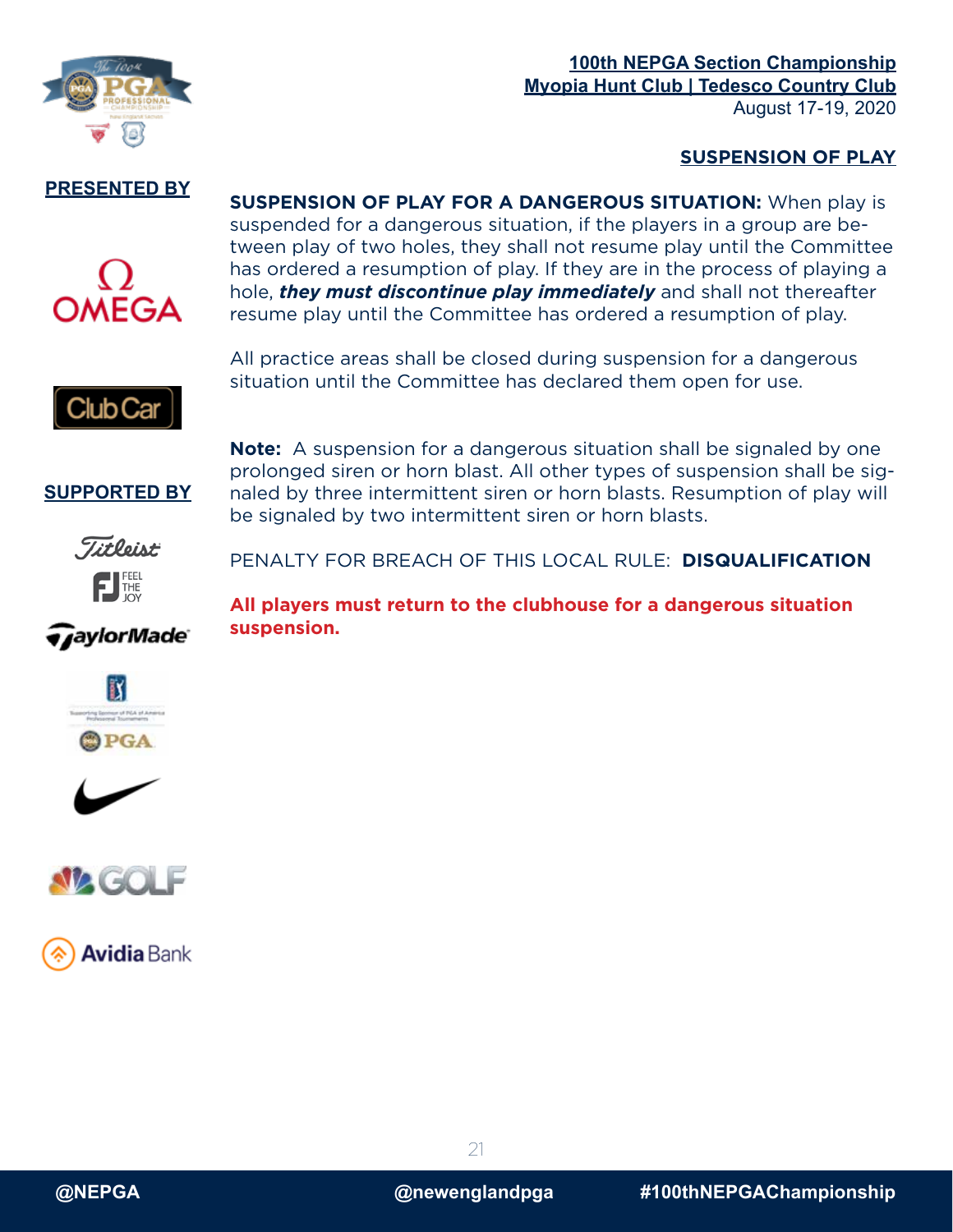

#### **PRESENTED BY**





#### **PRESENTING PARTNER**



Club Car, Presenting Partner of the NEPGA Section Championship, develops and markets golf cars for use at golf facilities. They are represented by Country Club Enterprises. Please direct your thank you letter to:

**Mr. Dave Farina, Owner Country Club Enterprises | 29 Tobey Rd. | West Wareham, MA 02576**

#### **SUPPORTED BY**







### PGA







#### **PRESENTING PARTNER**

## $\Omega$  OMEGA

Omega, Presenting Partner of the NEPGA Section Championship, makes luxury watches and is the Official Timepiece of the PGA of America. Please direct your thank you letter to:

**Mr. Stephen Urquhart, President OMEGA SA | RUE STÄMPFLI 96 | 2500 BIENNE 4 | Switzerland @omegawatches**



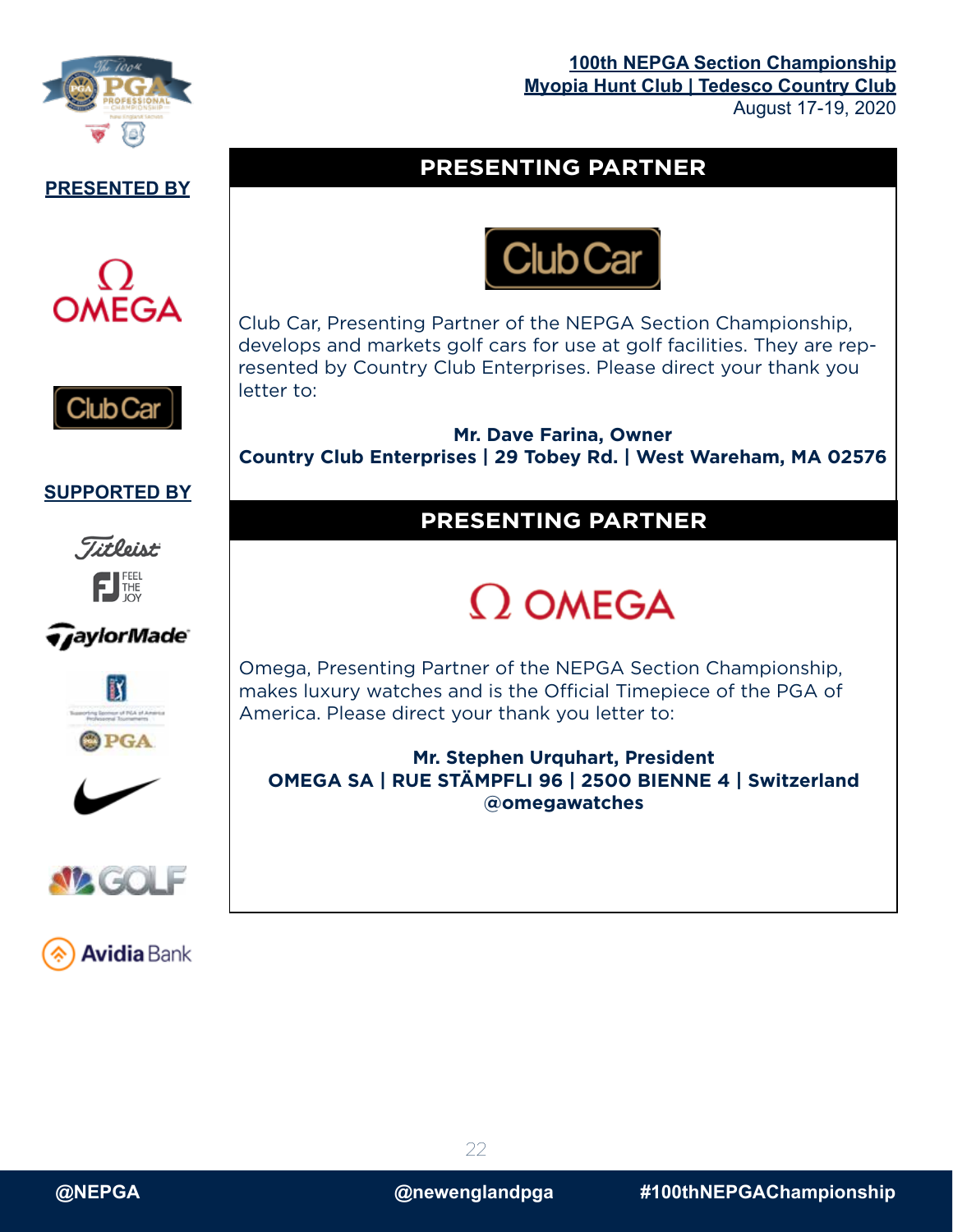



**OMEGA** 

**SUPPORTED BY**

. Titleist

FJEEL

*GaylorMade* 

lΪY

**DPGA** 

**NAGOL** 

**Avidia** Bank

Club Car

#### **SUPPORTING PARTNER**





Acushnet Company, Supporting Partner of the NEPGA Section Championship, is the parent company of the Titleist and Footjoy brands and is one of the industry's leading golf product manufacturers. Please direct your thank you letter to:

> **Mark Finnerty, Sales Representative Titleist | 14 Morse Ct. | Manchester, MA 01944 Bryan Saylor, Sales Representative Footjoy | 19 Susannah's Crossing | Dover, NH 03820 @Titleist @Footjoy**

#### **SUPPORTING PARTNER**



TaylorMade Golf, Supporting Partner of the NEPGA Section Championship, is one of the industry's leading golf product manufacturers. Please direct your thank you letter to:

**Steve Colt, PGA, Section Sales Representative Taylor Made | 30 Pinehills Dr. Apt. 2211 | Plymouth, MA 02360 @TaylorMadeGolf**

#### **SUPPORTING PARTNER**



Nike Golf, Supporting Partner of the NEPGA Section Championship, is one of the industry's leading golf apparel manufacturers. Please direct your thank you letter to:

> **Becca DiBona, Section Sales Representative becca.bibona@nike.com @nikegolf**

> > 23



**@NEPGA @newenglandpga #100thNEPGAChampionship**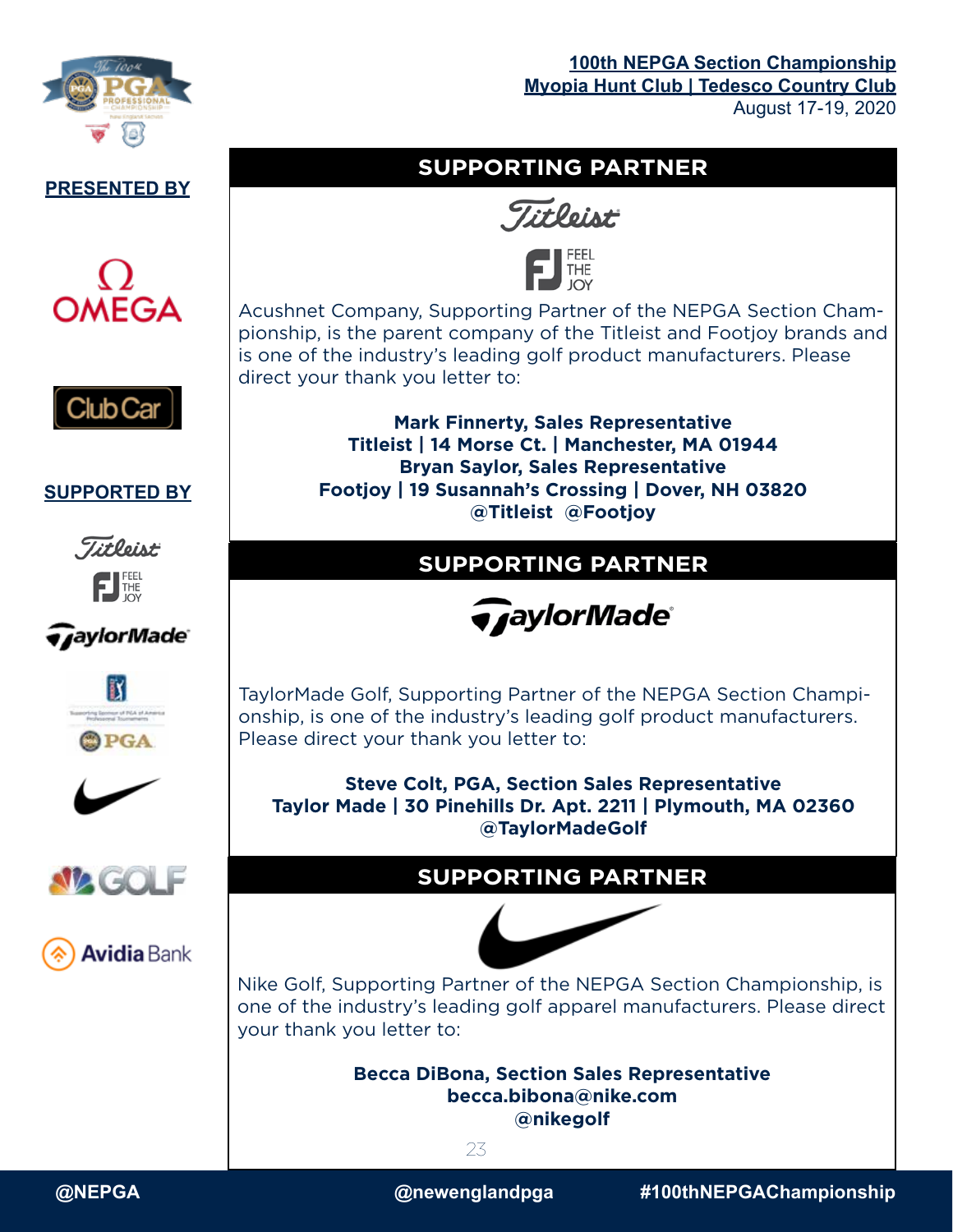

#### **PRESENTED BY**





#### **SUPPORTED BY**













#### **SUPPORTING PARTNER**



The PGA TOUR, Supporting Partner of the NEPGA Section Championship, runs tournaments for its membership with the goal of increasing member financial benefits while generating revenue for charity. Please direct your thank you letter to:

#### **Mr. Andy Pazder PGA TOUR | 112 PGA TOUR Blvd. | Ponte Vedra Beach , FL 31982 @PGATOUR**

#### **SUPPORTING PARTNER**



Co-founded by Arnold Palmer and Joe Gibbs on January 17, 1995, Golf Channel in 2011 became part of the NBC Sports Group and – serving the most-affluent audience in all of television – now is available to nearly 500 million viewers in nearly 80 countries and nine languages around the world. Please direct your thank you letter to:

**Mr. Tom Knapp, Senior Vice President, Golf Sponsorships Golf Channel | 7580 Golf Channel Drive | Orlando, FL 32819 @golfchannel**

#### **SUPPORTING PARTNER**



Avidia Bank, Supporting Partner of the NEPGA Section Championship, provides the best banking to consumers and businesses, and is a proud community partner. Please direct your thank you letter to:

> **Mr. Mark O'Connell, President Avidia Bank | 42 Main Street | Hudson, MA 01749 @avidiabank**